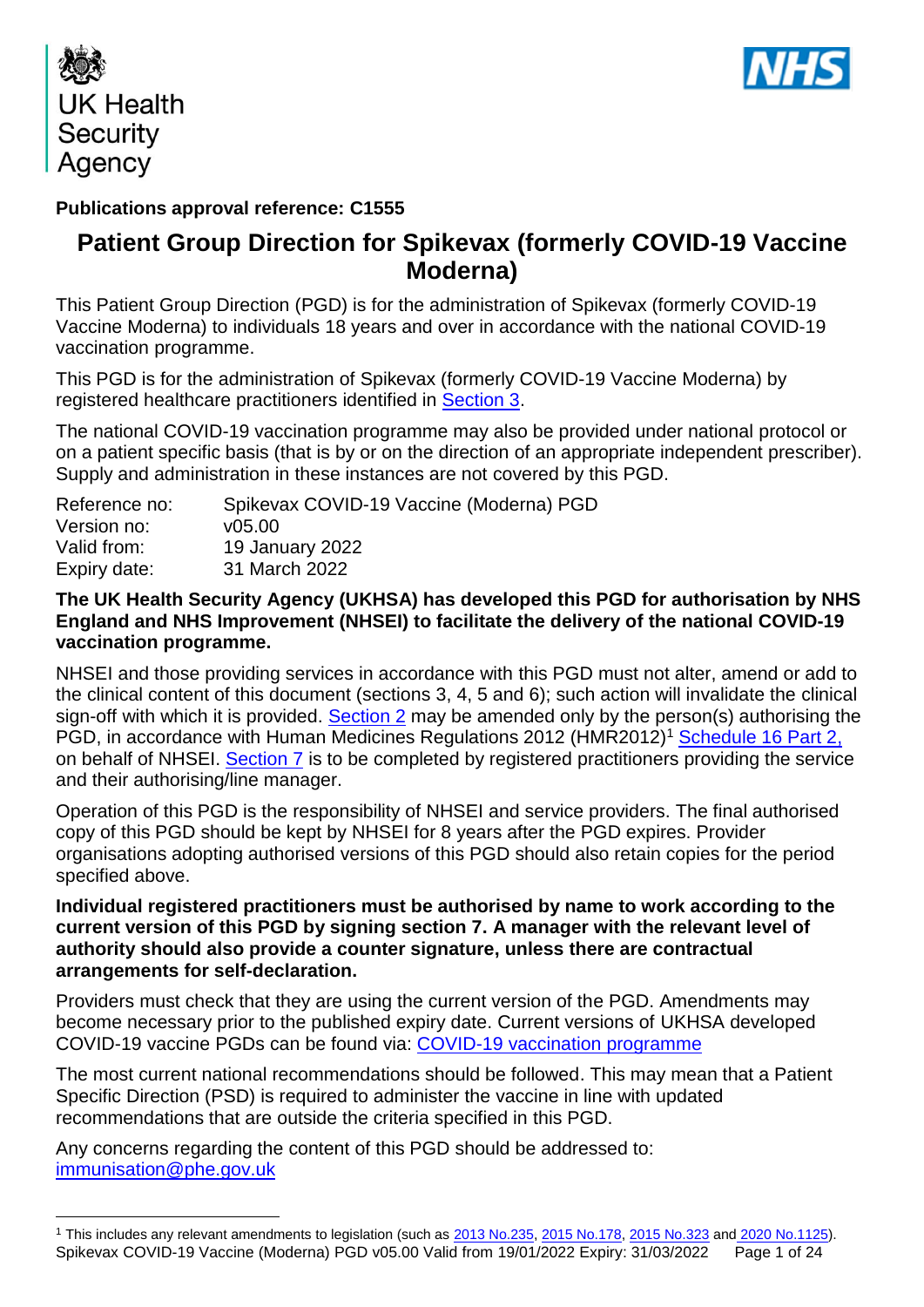# **Change history**

| <b>Version</b>     | <b>Change details</b>                                                                                                                                                                                                                                                                                                                                                                                                                                                                                                                                                                                                                                                                                                                                                                                                                                                                                                                                                                                                                                                                                                                                                                                                                                                                                                                                                                                                                                                                                                                                                                                                                                                                                                                                                         | <b>Date</b> |
|--------------------|-------------------------------------------------------------------------------------------------------------------------------------------------------------------------------------------------------------------------------------------------------------------------------------------------------------------------------------------------------------------------------------------------------------------------------------------------------------------------------------------------------------------------------------------------------------------------------------------------------------------------------------------------------------------------------------------------------------------------------------------------------------------------------------------------------------------------------------------------------------------------------------------------------------------------------------------------------------------------------------------------------------------------------------------------------------------------------------------------------------------------------------------------------------------------------------------------------------------------------------------------------------------------------------------------------------------------------------------------------------------------------------------------------------------------------------------------------------------------------------------------------------------------------------------------------------------------------------------------------------------------------------------------------------------------------------------------------------------------------------------------------------------------------|-------------|
| V01.00             | New PGD template for COVID-19 Vaccine Moderna.                                                                                                                                                                                                                                                                                                                                                                                                                                                                                                                                                                                                                                                                                                                                                                                                                                                                                                                                                                                                                                                                                                                                                                                                                                                                                                                                                                                                                                                                                                                                                                                                                                                                                                                                | 01/04/2021  |
| V <sub>02.00</sub> | COVID-19 Vaccine Moderna PGD amended to:<br>update organisation from PHE to UKHSA<br>update name of vaccine<br>$\bullet$<br>remove specific reference to clinically extremely vulnerable (CEV)<br>$\bullet$<br>individuals as they are covered by the inclusion of those in at risk groups<br>include individuals referred for a third primary dose of COVID-19 vaccine in<br>$\bullet$<br>accordance with patient specific recommendations from their specialist, GP<br>or prescriber<br>update the additional information on immunosuppressed individuals<br>٠<br>include individuals eligible for a booster dose as part of the national<br>$\bullet$<br>COVID-19 vaccination programme<br>exclude individuals who have experienced myocarditis or pericarditis<br>$\bullet$<br>determined as likely to be related to previous COVID-19 vaccination<br>move cautions relating to pregnancy and those involved in clinical trials to<br>$\bullet$<br>the additional information section<br>update to cautions<br>$\bullet$<br>update the additional information on immunosuppressed individuals, co-<br>$\bullet$<br>administration and incomplete vaccination<br>remove key references to JCVI statements which are now incorporated into<br>the guidance in <i>Chapter</i> 14a of the Green Book.<br>minor wording changes and additions to text for consistency; updated<br>$\bullet$<br>references                                                                                                                                                                                                                                                                                                                                                                      | 06/10/2021  |
| V03.00             | Spikevax COVID-19 Vaccine (Moderna) PGD amended to:<br>reword criteria for inclusion<br>$\bullet$<br>reword criteria for exclusion pertaining to allergic reactions<br>$\bullet$<br>update cautions in line with revisions to Chapter 14a of the Green Book.<br>$\bullet$<br>reword actions if excluded pertaining to age<br>$\bullet$<br>update the myocarditis and pericarditis section in actions to be taken if<br>$\bullet$<br>excluded section in line with updates in the Chapter 14a of the Green Book<br>update off-label section in line with updated SPC and revised<br>recommendations from JCVI and in Chapter 14a of the Green Book<br>update storage section<br>$\bullet$<br>update dose and frequency of administration section, to include a<br>$\bullet$<br>paragraph on minimum intervals post COVID-19 infection, recommend that<br>immunosuppressed individuals who have not yet received a third dose may<br>be given their third dose now (8 weeks after their second dose) to avoid<br>further delay and that a booster dose can be given to immunosuppressed<br>individuals 3 months after their third primary dose and all individuals from<br>18 years of age<br>provide a minimum interval of 3 months between completion of primary<br>$\bullet$<br>vaccination and a booster dose<br>update adverse reactions section in line with the updated SPC<br>$\bullet$<br>update drug interactions and special considerations and additional<br>information sections in line with revisions to Chapter 14a of the Green Book<br>remove line stating that pregnant women should be vaccinated at the same<br>$\bullet$<br>time as non-pregnant women<br>minor wording changes and additions to text for consistency; updated<br>$\bullet$<br>references | 08/12/21    |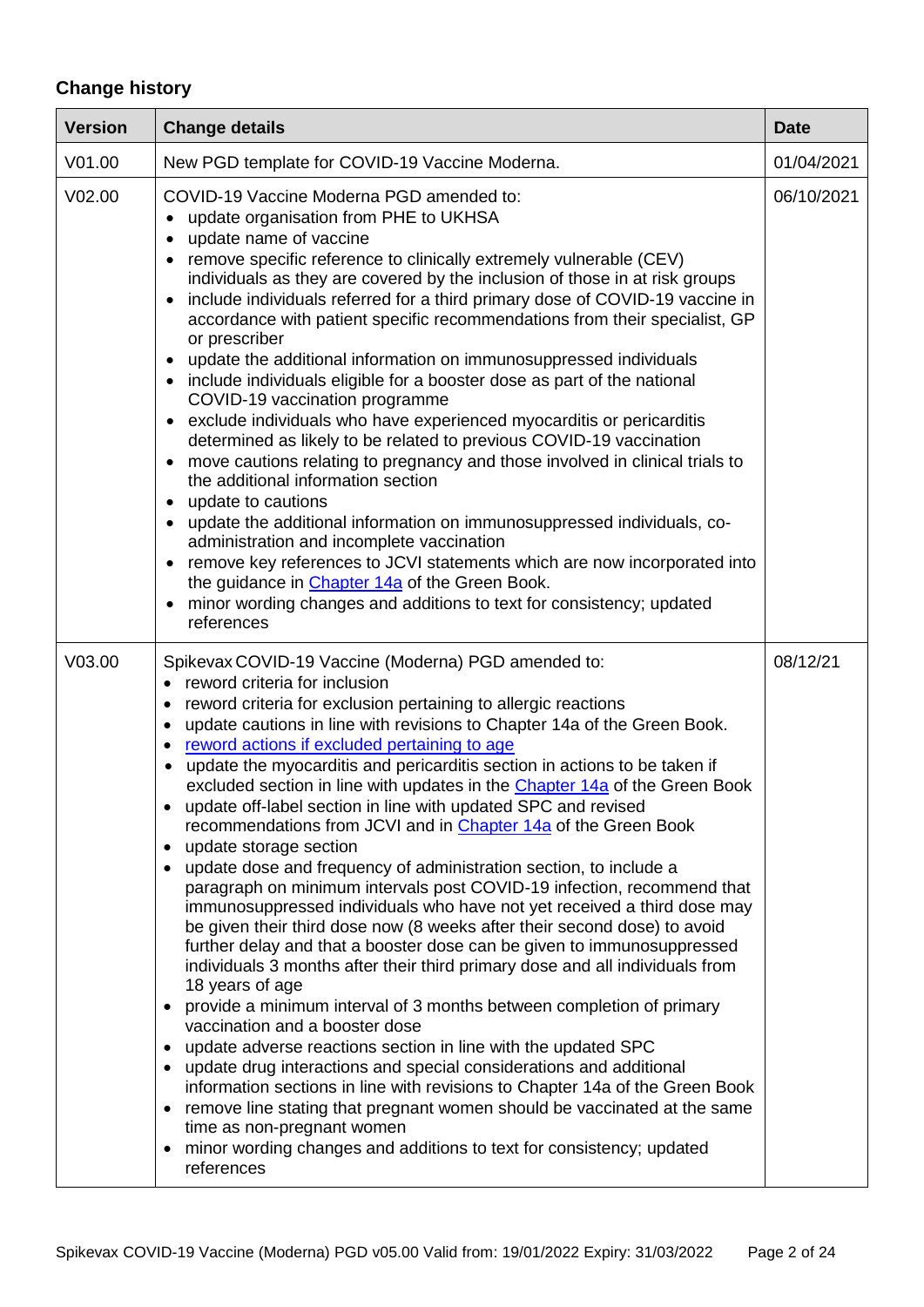| V <sub>04.00</sub> | Spikevax COVID-19 Vaccine (Moderna) PGD amended to:<br>update the cautions section in line with updated Chapter 14a of the Green<br>$\bullet$<br>Book 14 December 2021 and UK Chief Medical Officers (CMO) report 14<br>December 2021<br>update off-label use section regarding temporary removal of 15 minutes<br>$\bullet$<br>observation and monitoring requirement in the in line with updated<br>Chapter14a of the Green Book 14 December 2021 and CMO report 14<br>December 2021<br>update the special considerations and additional information section<br>$\bullet$<br>regarding use of heterologous schedules in primary immunisation in line<br>with updated Chapter 14a of the Green Book 14 December 2021 and add<br>subtitles<br>update patient advice and follow up treatment section in line with updated<br>$\bullet$<br>Chapter 14a of the Green Book 14 December 2021 and CMO report 14<br>December 2021<br>update the key references<br>$\bullet$ | 16/12/2021 |
|--------------------|----------------------------------------------------------------------------------------------------------------------------------------------------------------------------------------------------------------------------------------------------------------------------------------------------------------------------------------------------------------------------------------------------------------------------------------------------------------------------------------------------------------------------------------------------------------------------------------------------------------------------------------------------------------------------------------------------------------------------------------------------------------------------------------------------------------------------------------------------------------------------------------------------------------------------------------------------------------------|------------|
| V <sub>5.00</sub>  | Spikevax COVID-19 Vaccine (Moderna) PGD amended to:<br>provide clarity in cautions, off-label and patient advice sections for<br>$\bullet$<br>individuals without history of allergy<br>update cautions section to include immune thrombocytopenia (ITP) in line<br>$\bullet$<br>with the updated Chapter 14a of the Green Book 24 December 2021<br>update off-label and dose and frequency sections with reference to<br>$\bullet$<br>boosting in line with the updated Chapter 14a of the Green Book 24<br>December 2021<br>update shelf life in storage section<br>$\bullet$<br>update the special considerations section regarding the completion of the<br>$\bullet$<br>course in pregnancy at the recommended interval in line with the updated<br>Chapter 14a of the Green Book 24 December 2021<br>update references section                                                                                                                                 | 14/01/2022 |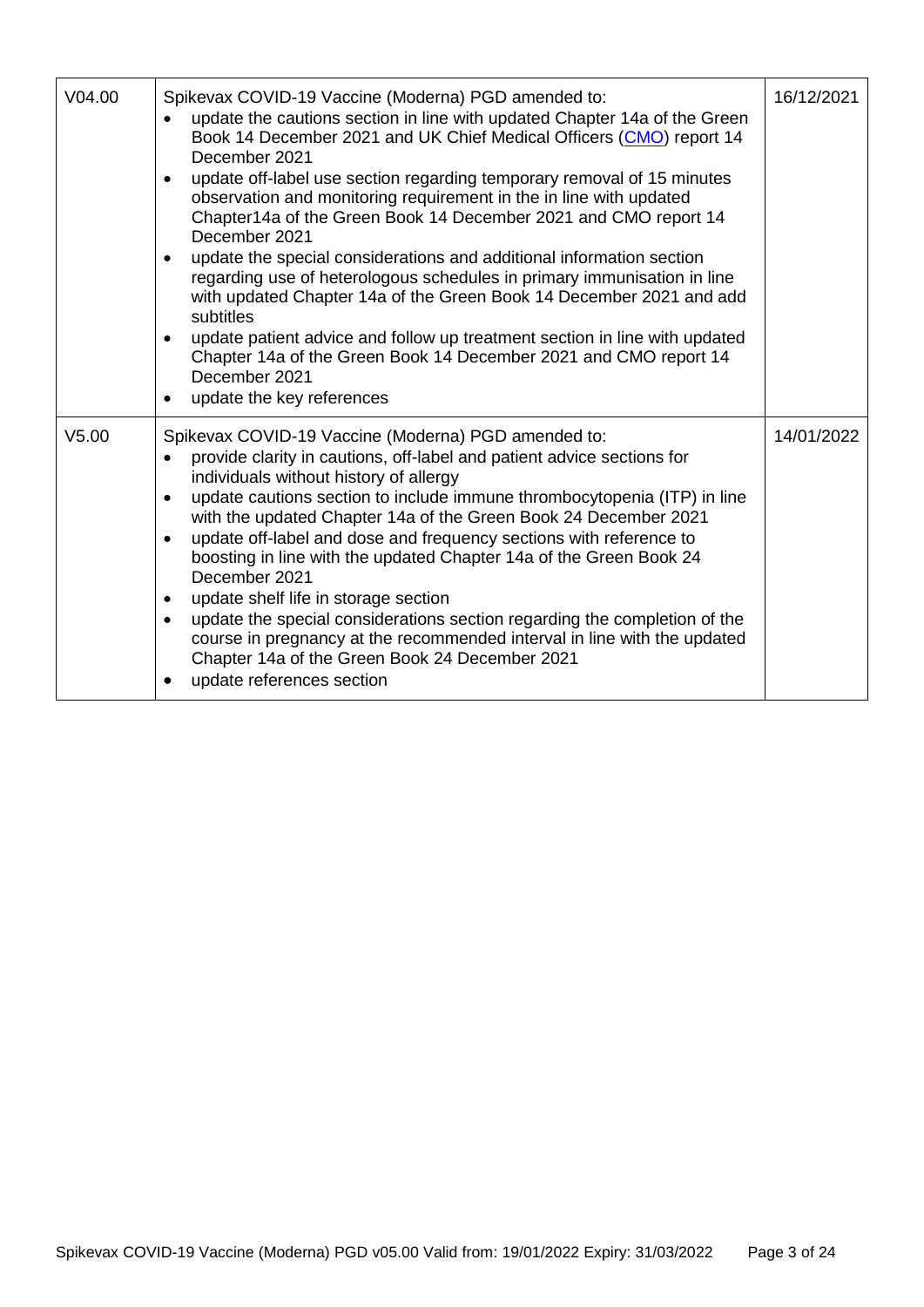### **1. PGD development**

This PGD has been developed by the following health professionals on behalf of the UKHSA:

| Developed by:                            | <b>Name</b>                                                                                                                                          | <b>Signature</b> | Date       |
|------------------------------------------|------------------------------------------------------------------------------------------------------------------------------------------------------|------------------|------------|
| <b>Pharmacist</b><br>(Lead Author)       | <b>Beth Graham</b><br>Lead Pharmacist Immunisation Services.<br>Immunisation and Vaccine Preventable<br>Diseases Division, UKHSA                     |                  | 14/01/2022 |
| <b>Doctor</b><br>(Chair of Expert Panel) | Mary Ramsay<br>Consultant Epidemiologist, Immunisation and<br>Vaccine Preventable Diseases Division,<br><b>UKHSA</b>                                 | Many<br>Ramsay   | 18/01/2022 |
| <b>Registered Nurse</b>                  | <b>Kelly Stoker</b><br><b>Lead Immunisation Nurse Specialist</b><br>Immunisation and Vaccine Preventable<br><b>Diseases Division</b><br><b>UKHSA</b> |                  | 14/01/2022 |

In addition to the signatories above the working group included:

| <b>Name</b>     | <b>Designation</b>                                                                                                                                                          |
|-----------------|-----------------------------------------------------------------------------------------------------------------------------------------------------------------------------|
| Suki Hunjunt    | Lead Pharmacist Immunisation Services, Immunisation and Vaccine<br>Preventable Diseases Division, UKHSA                                                                     |
| Jane Horsfall   | Senior Policy Manager, Primary Care Group, NHSEI                                                                                                                            |
| Jo Jenkins      | Specialist Pharmacist (Patient Group Directions), NHS Specialist Pharmacy<br>Service                                                                                        |
| Jill Loader     | Deputy Director, Primary Care Group, NHSEI                                                                                                                                  |
| Jane Freeguard  | Director of Pharmacy, COVID-19 Vaccination Programme, NHSEI                                                                                                                 |
| <b>Gul Root</b> | Principal Pharmaceutical Officer, Department of Health and Social Care and<br>National lead pharmacy public health, Office for Health Improvement and<br><b>Disparities</b> |
| Naveen Dosanjh  | Senior Clinical Advisor, Clinical Workstream, COVID-19 Vaccination<br>Programme, NHSEI                                                                                      |

This PGD has been peer reviewed by the UKHSA Immunisations PGD Expert Panel (see [below\)](#page-4-1) in accordance with the UKHSA PGD Policy. It has been ratified by the UKHSA Medicines Governance Group and the UKHSA Clinical Quality and Oversight Board.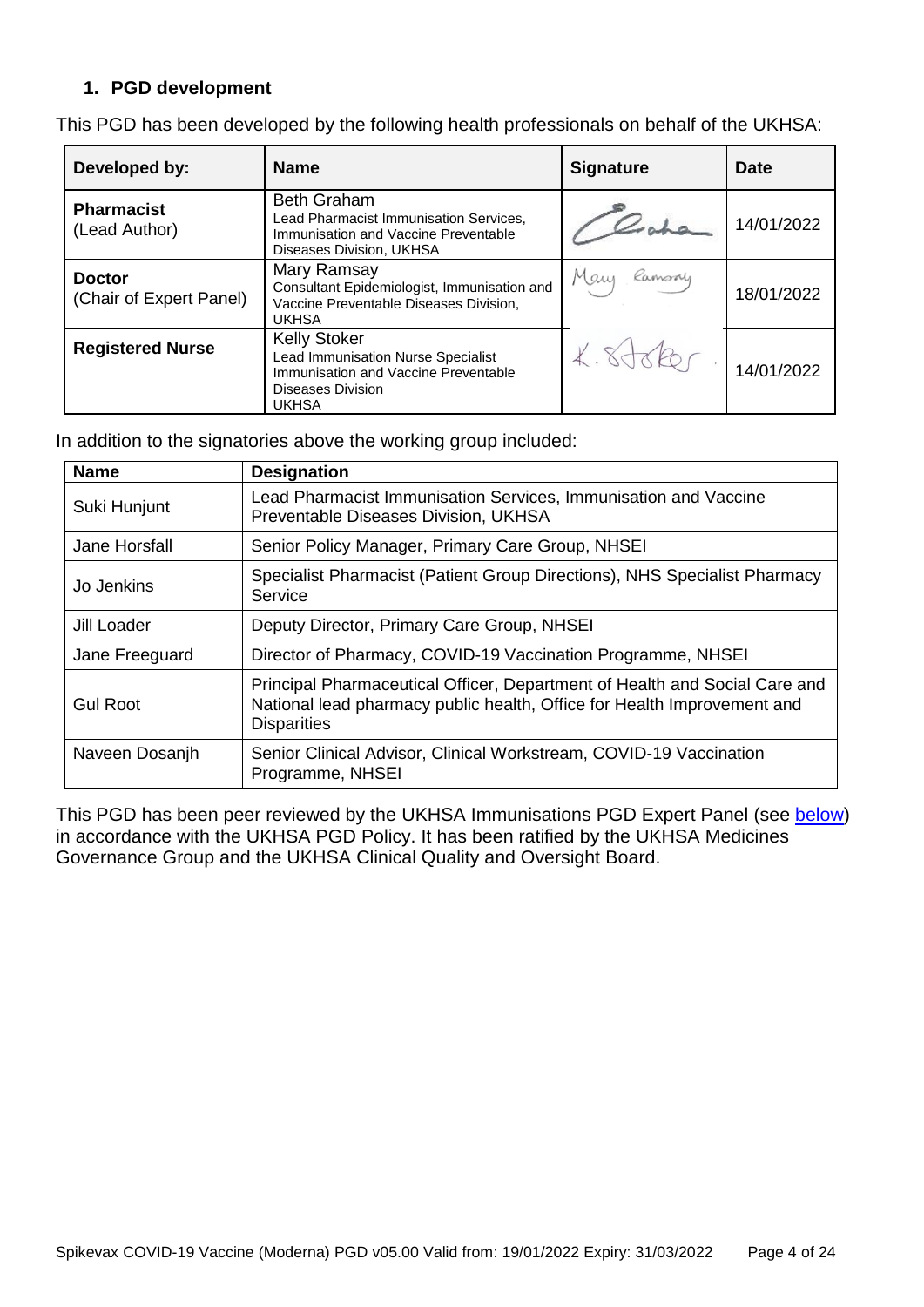# <span id="page-4-1"></span>**Expert Panel**

<span id="page-4-0"></span>

| <b>Name</b>         | <b>Designation</b>                                                                                                      |
|---------------------|-------------------------------------------------------------------------------------------------------------------------|
| Nicholas Aigbogun   | Consultant in Communicable Disease Control, Yorkshire and Humber<br><b>Health Protection Team, UKHSA</b>                |
| Sarah Dermont       | Clinical Project Coordinator and Registered Midwife, NHS Infectious<br>Diseases in Pregnancy Screening Programme, NHSEI |
| Ed Gardner          | Advanced Paramedic Practitioner/Emergency Care Practitioner, Medicines<br>Manager, Proactive Care Lead                  |
| Michelle Jones      | Principal Medicines Optimisation Pharmacist, NHS Bristol North Somerset<br>and South Gloucestershire CCG                |
| Jacqueline Lamberty | Lead Pharmacist Medicines Governance, UKHSA                                                                             |
| Vanessa MacGregor   | Consultant in Communicable Disease Control, East Midlands Health<br><b>Protection Team, UKHSA</b>                       |
| Alison Mackenzie    | Consultant in Public Health Medicine, Screening and Immunisation Lead,<br><b>NHSEI South (South West)</b>               |
| Gill Marsh          | Principal Screening and Immunisation Manager, NHSEI (North West)                                                        |
| Lesley McFarlane    | Screening and Immunisation Manager: Clinical (COVID-19 and Influenza),<br>NHSEI (Midlands)                              |
| <b>Tushar Shah</b>  | Lead Pharmacy Advisor, NHSEI (London Region)                                                                            |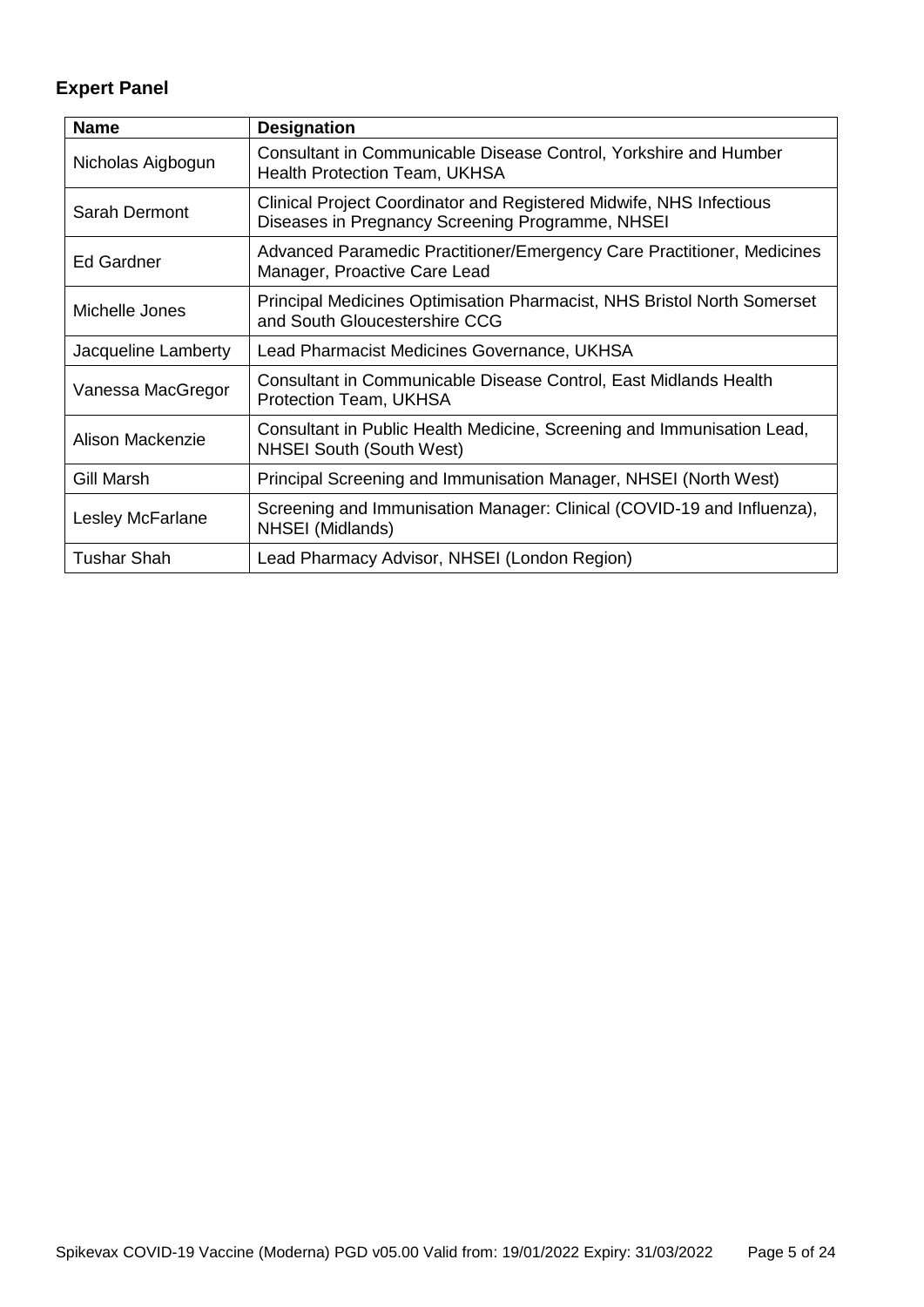### **2. Organisational authorisation**

The PGD is not legally valid until it has had the relevant organisational authorisation from NHSEI completed below.

NHSEI accepts governance responsibility for this PGD. Any provider delivering the national COVID-19 vaccination programme under PGD must work strictly within the terms of this PGD, relevant NHS standard operating procedures (SOPs) and contractual arrangements with the commissioner for the delivery of the national COVID-19 vaccination programme.

NHSEI authorises this PGD for use by the services or providers delivering the national COVID-19 vaccination programme.

| Organisational approval (legal requirement)                          |                                 |      |            |
|----------------------------------------------------------------------|---------------------------------|------|------------|
| <b>Role</b>                                                          | <b>Name</b>                     | Sign | Date       |
| Medical Director, COVID-19<br>Vaccination Programme,<br><b>NHSEI</b> | Dr Jonathan Leach<br><b>OBE</b> |      | 19/01/2022 |

[Section 7](#page-23-0) provides a practitioner authorisation sheet. Individual practitioners must be authorised by name to work to this PGD. Alternative practitioner authorisation records, specifying the PGD and version number, may be used where appropriate in accordance with local policy. This may include the use of electronic records.

Assembly, final preparation and administration of vaccines supplied and administered under this PGD must be subject to NHS governance arrangements and standard operating procedures that ensure that the safety, quality or efficacy of the product is not compromised. The assembly, final preparation and administration of the vaccines should also be in accordance with the manufacturer's instructions in the product's UK Summary of Product Characteristics [\(SPC\)](https://www.gov.uk/government/publications/regulatory-approval-of-covid-19-vaccine-moderna) and/or in accordance with official national recommendations.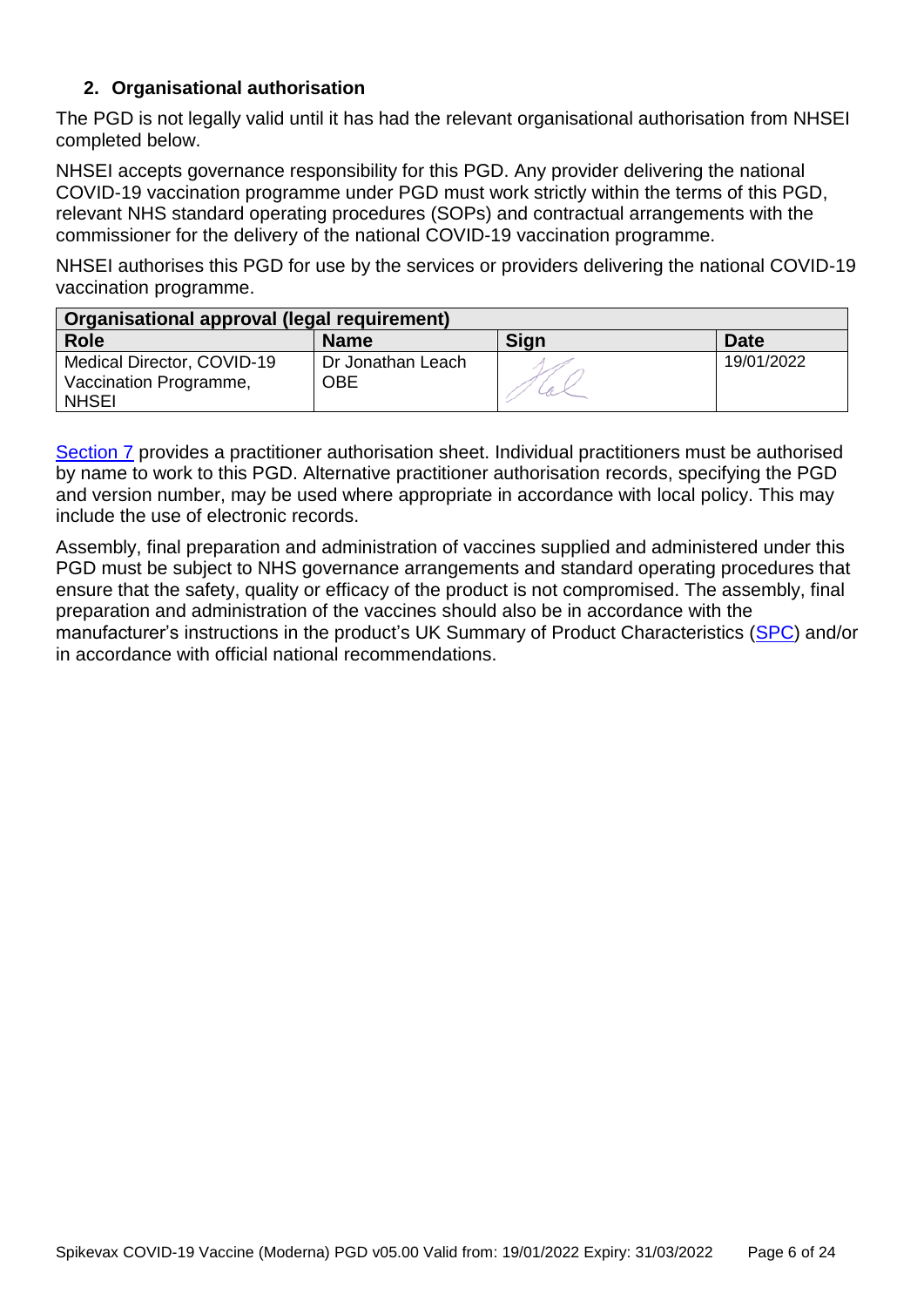## <span id="page-6-0"></span>**3. Characteristics of staff**

<span id="page-6-1"></span>

| <b>Qualifications and</b><br>professional<br>registration | Practitioners must only work under this PGD where they are competent<br>to do so. Practitioners working to this PGD must also be one of the<br>following registered professionals who can legally supply and<br>administer under a PGD (see Patient Group Directions: who can<br>administer them):<br>nurses and midwives currently registered with the Nursing and<br>$\bullet$<br>Midwifery Council (NMC)<br>pharmacists currently registered with the General Pharmaceutical<br>$\bullet$<br>Council (GPhC)<br>chiropodists/podiatrists, dieticians, occupational therapists,<br>orthoptists, orthotists/prosthetists, paramedics, physiotherapists,<br>radiographers and speech and language therapists currently<br>registered with the Health and Care Professions Council (HCPC)<br>dental hygienists and dental therapists registered with the General<br>$\bullet$<br><b>Dental Council</b><br>optometrists registered with the General Optical Council.<br>Practitioners must also fulfil all of the Additional requirements.                                                                                                                                                                                                                                                                                                                                                                                                                                                                                                                                                                                                                                                                                                                                                                                                                                                                                                                                                                                                                                                                                                                                                                                                                                             |
|-----------------------------------------------------------|-------------------------------------------------------------------------------------------------------------------------------------------------------------------------------------------------------------------------------------------------------------------------------------------------------------------------------------------------------------------------------------------------------------------------------------------------------------------------------------------------------------------------------------------------------------------------------------------------------------------------------------------------------------------------------------------------------------------------------------------------------------------------------------------------------------------------------------------------------------------------------------------------------------------------------------------------------------------------------------------------------------------------------------------------------------------------------------------------------------------------------------------------------------------------------------------------------------------------------------------------------------------------------------------------------------------------------------------------------------------------------------------------------------------------------------------------------------------------------------------------------------------------------------------------------------------------------------------------------------------------------------------------------------------------------------------------------------------------------------------------------------------------------------------------------------------------------------------------------------------------------------------------------------------------------------------------------------------------------------------------------------------------------------------------------------------------------------------------------------------------------------------------------------------------------------------------------------------------------------------------------------------------------------|
| <b>Additional</b><br>requirements                         | Additionally, practitioners:<br>must be authorised by name as an approved practitioner under the<br>$\bullet$<br>current terms of this PGD before working to it<br>must have undertaken appropriate training for working under PGDs<br>$\bullet$<br>for supply/administration of medicines<br>must be competent in the use of PGDs (see NICE Competency<br>$\bullet$<br>framework for health professionals using PGDs)<br>must be familiar with the vaccine product and alert to changes in the<br>$\bullet$<br>SPC, and familiar with the national recommendations for the use of<br>this vaccine<br>must be familiar with, and alert to changes in relevant chapters of<br>٠<br>Immunisation Against Infectious Disease: the Green Book<br>must be familiar with, and alert to changes in the relevant NHS<br>$\bullet$<br>standard operating procedures (SOPs) and commissioning<br>arrangements for the national COVID-19 vaccination programme<br>must have undertaken training appropriate to this PGD as required<br>٠<br>by local policy and SOPs and in line with the Training<br>recommendations for COVID-19 vaccinators.<br>must have completed the national COVID-19 vaccination e-learning<br>$\bullet$<br>programme, including the relevant vaccine specific session, and/or<br>locally-provided COVID-19 vaccine training<br>must be competent to assess individuals for suitability for<br>$\bullet$<br>vaccination, identify any contraindications or precautions, obtain<br>informed consent (or 'best interests' decision in accordance with the<br>Mental Capacity Act 2005) and to discuss issues related to<br>vaccination. For further information on consent see Chapter 2 of<br>'The Green Book'.<br>must be competent in the correct handling and storage of vaccines,<br>$\bullet$<br>and management of the cold chain<br>must be competent in the handling of the vaccine product and use<br>$\bullet$<br>of the correct technique for drawing up the correct dose<br>must be competent in the intramuscular injection technique<br>$\bullet$<br>must be competent in the recognition and management of<br>$\bullet$<br>anaphylaxis, have completed basic life support training and be able<br>to respond appropriately to immediate adverse reactions |
| Continued over page                                       |                                                                                                                                                                                                                                                                                                                                                                                                                                                                                                                                                                                                                                                                                                                                                                                                                                                                                                                                                                                                                                                                                                                                                                                                                                                                                                                                                                                                                                                                                                                                                                                                                                                                                                                                                                                                                                                                                                                                                                                                                                                                                                                                                                                                                                                                                     |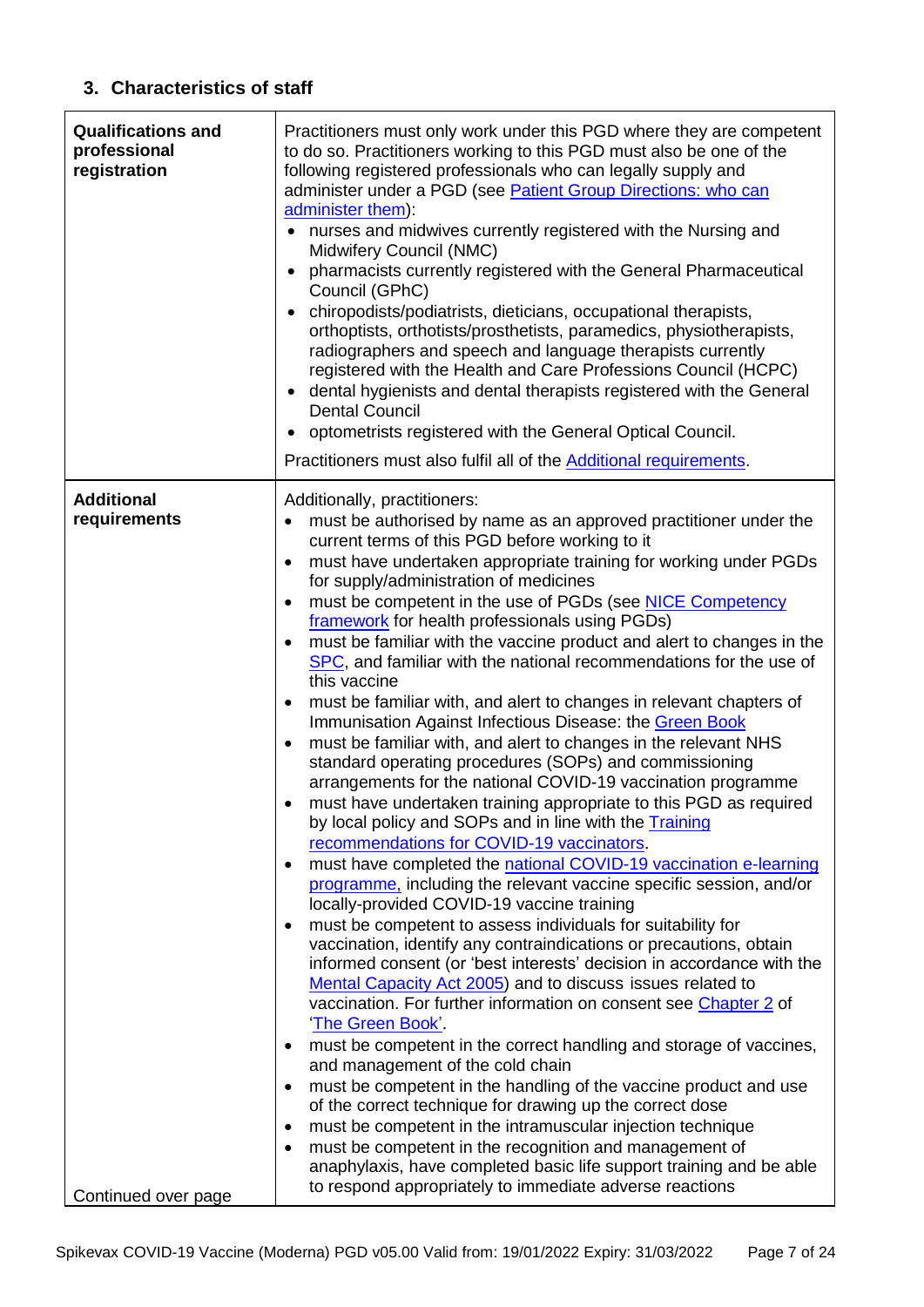| <b>Additional</b><br>requirements<br>(continued) | must have access to the PGD and relevant COVID-19 vaccination<br>programme online resources such as the Green Book and COVID-<br>19 vaccination programme: Information for healthcare practitioners<br>must have been signed off as competent using the COVID-19<br>vaccinator competency assessment tool if new to or returning to<br>immunisation after a prolonged period (more than 12 months) or<br>have used the tool for self-assessment if experienced vaccinator<br>(vaccinated within past 12 months)<br>• should fulfil any additional requirements defined by local or national<br>policy<br>The individual practitioner must be authorised by name, under the<br>current version of this PGD before working according to it. |
|--------------------------------------------------|-------------------------------------------------------------------------------------------------------------------------------------------------------------------------------------------------------------------------------------------------------------------------------------------------------------------------------------------------------------------------------------------------------------------------------------------------------------------------------------------------------------------------------------------------------------------------------------------------------------------------------------------------------------------------------------------------------------------------------------------|
| <b>Continued training</b><br>requirements        | Practitioners must ensure they are up to date with relevant issues and<br>clinical skills relating to vaccination and management of anaphylaxis.                                                                                                                                                                                                                                                                                                                                                                                                                                                                                                                                                                                          |
|                                                  | Practitioners should be constantly alert to any subsequent<br>recommendations from the UKHSA and/or NHSEI and other sources of<br>medicines information.                                                                                                                                                                                                                                                                                                                                                                                                                                                                                                                                                                                  |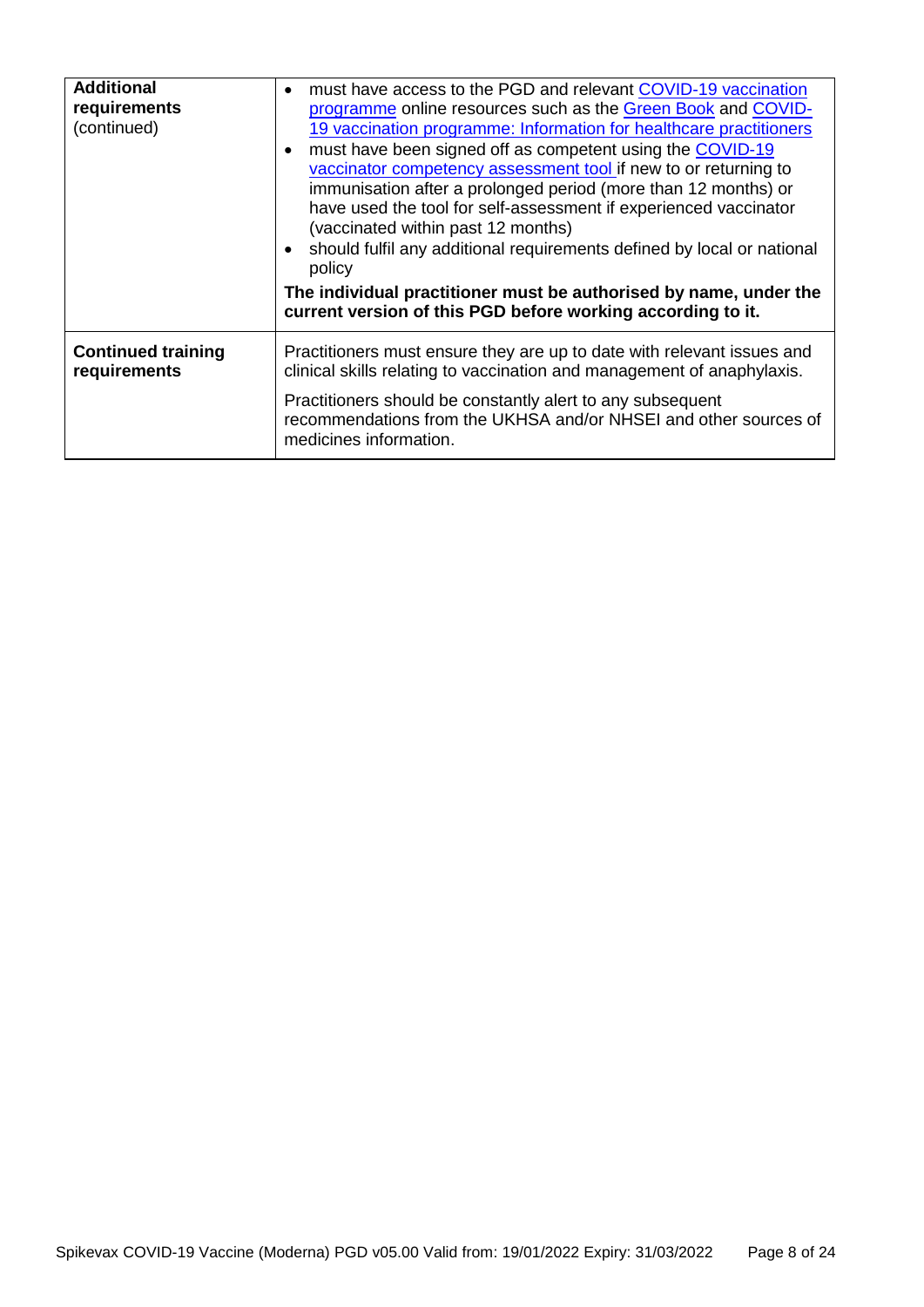# **4. Clinical condition or situation to which this PGD applies**

| <b>Clinical condition or</b><br>situation to which this<br><b>PGD applies</b> | Spikevax (formerly COVID-19 Vaccine Moderna and hereafter referred to as<br>Spikevax) is indicated for the active immunisation of individuals for the<br>prevention of coronavirus disease (COVID-19) caused by the SARS-CoV-2<br>virus, in accordance with the national COVID-19 vaccination programme<br>(see COVID-19 vaccination programme page) and recommendations given<br>in Chapter 14a of the Immunisation Against Infectious Disease: the 'Green<br>Book' (hereafter referred to as <i>Chapter 14a)</i> , and subsequent<br>correspondence/publications from the UKHSA and/or NHSEI.                                                                                                                                                                                                                                                                                                                                                                                                                                                                                                                                                                                                                                                                                                                                                                                                                                                                                                                             |
|-------------------------------------------------------------------------------|-----------------------------------------------------------------------------------------------------------------------------------------------------------------------------------------------------------------------------------------------------------------------------------------------------------------------------------------------------------------------------------------------------------------------------------------------------------------------------------------------------------------------------------------------------------------------------------------------------------------------------------------------------------------------------------------------------------------------------------------------------------------------------------------------------------------------------------------------------------------------------------------------------------------------------------------------------------------------------------------------------------------------------------------------------------------------------------------------------------------------------------------------------------------------------------------------------------------------------------------------------------------------------------------------------------------------------------------------------------------------------------------------------------------------------------------------------------------------------------------------------------------------------|
| <b>Criteria for inclusion</b>                                                 | Spikevax should be offered to individuals, aged 18 years and over, in<br>accordance with the recommendations in Chapter 14a.                                                                                                                                                                                                                                                                                                                                                                                                                                                                                                                                                                                                                                                                                                                                                                                                                                                                                                                                                                                                                                                                                                                                                                                                                                                                                                                                                                                                |
|                                                                               | Individuals are eligible for different dose schedules based on their<br>recognised risk group (see the Dose and frequency of administration<br>section).                                                                                                                                                                                                                                                                                                                                                                                                                                                                                                                                                                                                                                                                                                                                                                                                                                                                                                                                                                                                                                                                                                                                                                                                                                                                                                                                                                    |
| Criteria for exclusion <sup>2</sup>                                           | Individuals for whom valid consent, or 'best-interests' decision in<br>accordance with the Mental Capacity Act 2005, has not been obtained (for<br>further information on consent see Chapter 2 of 'The Green Book'). The<br>Patient information leaflet (PIL) for Spikevax should be available to inform<br>consent.<br>Individuals who:<br>• are less than 18 years of age<br>have had a previous systemic allergic reaction (including immediate<br>onset anaphylaxis) to a previous dose of a COVID-19 mRNA vaccine or<br>to any component or residue from the manufacturing process <sup>3</sup><br>in Spikevax<br>• have a history of prior allergic reaction to COVID-19 vaccine that<br>required medical intervention in hospital<br>have a history of immediate anaphylaxis to multiple, different drug<br>$\bullet$<br>classes, with the trigger unidentified (this may indicate polyethylene<br>glycol (PEG) allergy)<br>• have a history of anaphylaxis to a vaccine, injected antibody preparation<br>or a medicine likely to contain PEG (such as depot steroid injection,<br>laxative)<br>have history of idiopathic anaphylaxis<br>$\bullet$<br>have experienced myocarditis or pericarditis determined as likely to be<br>$\bullet$<br>related to previous COVID-19 vaccination<br>are suffering from acute severe febrile illness (the presence of a minor<br>$\bullet$<br>infection is not a contraindication for vaccination)<br>have received a full dose of COVID-19 vaccine in the preceding 28 days |
| <b>Cautions, including</b><br>any relevant action to<br>be taken              | Facilities for management of anaphylaxis should be available at all<br>vaccination sites (see <i>Chapter 8</i> of the Green Book) and advice issued by<br>the Resuscitation Council.                                                                                                                                                                                                                                                                                                                                                                                                                                                                                                                                                                                                                                                                                                                                                                                                                                                                                                                                                                                                                                                                                                                                                                                                                                                                                                                                        |
|                                                                               | There is a temporary suspension of the recommended observation and<br>monitoring for 15 minutes in individuals without a history of allergy (see off-<br>label use section below).                                                                                                                                                                                                                                                                                                                                                                                                                                                                                                                                                                                                                                                                                                                                                                                                                                                                                                                                                                                                                                                                                                                                                                                                                                                                                                                                          |
| Continued over page                                                           | Following COVID-19 vaccine administration, individuals without a history of<br>allergy should be:<br>observed for any immediate reactions whilst they are receiving any                                                                                                                                                                                                                                                                                                                                                                                                                                                                                                                                                                                                                                                                                                                                                                                                                                                                                                                                                                                                                                                                                                                                                                                                                                                                                                                                                     |

<sup>1</sup> <sup>2</sup> Exclusion under this PGD does not necessarily mean the medication is contraindicated, but it would be outside its remit and another form of authorisation will be required.

Spikevax COVID-19 Vaccine (Moderna) PGD v05.00 Valid from: 19/01/2022 Expiry: 31/03/2022 Page 9 of 24

<sup>&</sup>lt;sup>3</sup> Contains polyethylene glycol (PEG), refer to the product's **[SPC](https://www.gov.uk/government/publications/regulatory-approval-of-covid-19-vaccine-moderna)** for a full list of excipients.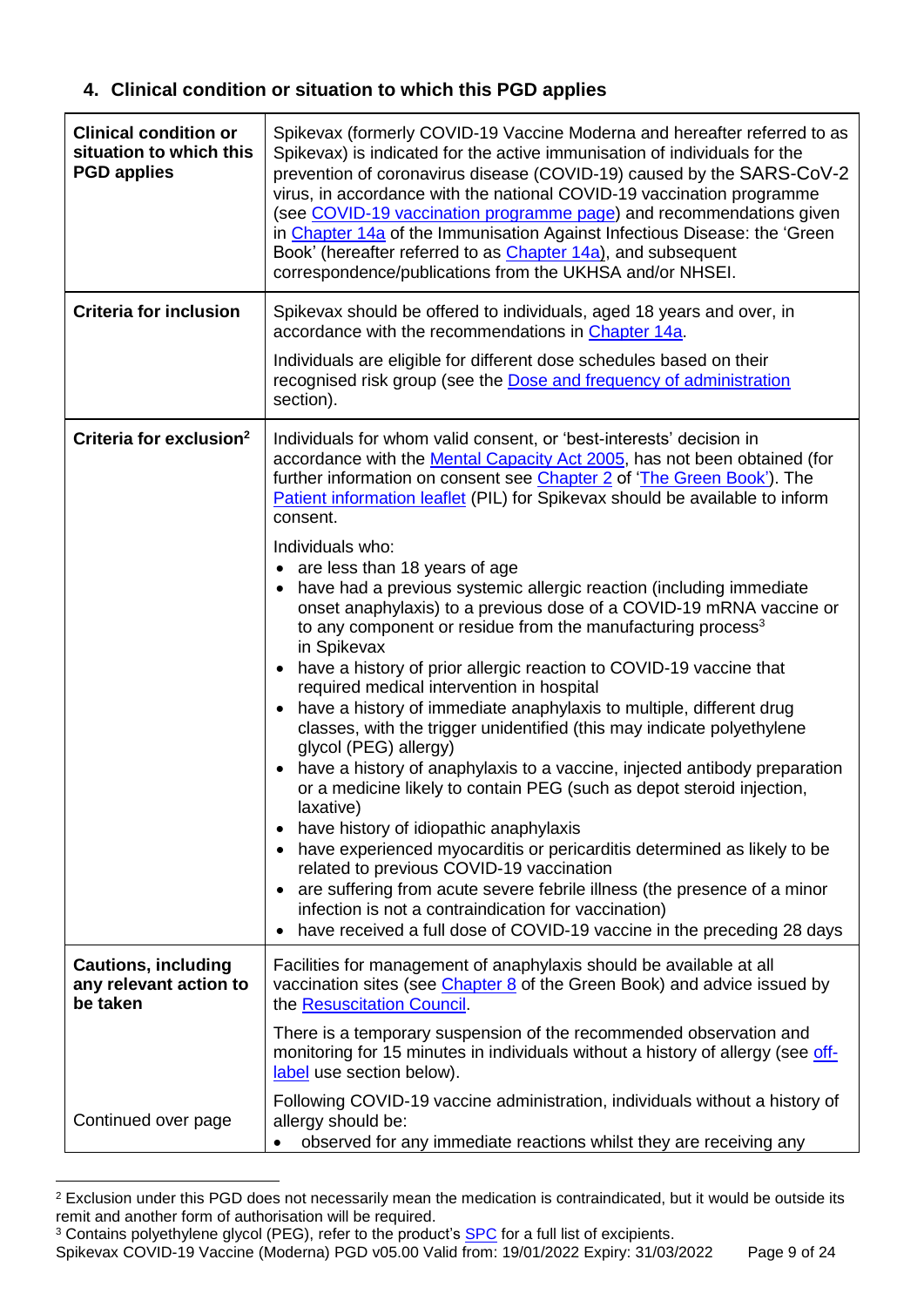| <b>Cautions, including</b><br>any relevant action to<br>be taken<br>(continued) | verbal post vaccination information and exiting the centre<br>informed about the signs and symptoms of anaphylaxis and how to<br>$\bullet$<br>access immediate healthcare advice in the event of displaying any<br>symptoms. In some settings, for example domiciliary vaccination, this<br>may require a responsible adult to be present for at least 15 minutes<br>after vaccination.                                                                                                                                                                                                                                                                                                                                                                                                                                                                                                                                                                                                                                                                                                                                                                                                                                                                                                                    |
|---------------------------------------------------------------------------------|------------------------------------------------------------------------------------------------------------------------------------------------------------------------------------------------------------------------------------------------------------------------------------------------------------------------------------------------------------------------------------------------------------------------------------------------------------------------------------------------------------------------------------------------------------------------------------------------------------------------------------------------------------------------------------------------------------------------------------------------------------------------------------------------------------------------------------------------------------------------------------------------------------------------------------------------------------------------------------------------------------------------------------------------------------------------------------------------------------------------------------------------------------------------------------------------------------------------------------------------------------------------------------------------------------|
|                                                                                 | Individuals with a personal history of allergy should be managed in line with<br>Chapter 14a, Table 5 of the Green Book. No specific management is<br>required for individuals with a family history of allergies.                                                                                                                                                                                                                                                                                                                                                                                                                                                                                                                                                                                                                                                                                                                                                                                                                                                                                                                                                                                                                                                                                         |
|                                                                                 | As fainting can occur following vaccination, all those vaccinated with any of<br>the COVID-19 vaccines should be advised not to drive for 15 minutes after<br>vaccination.                                                                                                                                                                                                                                                                                                                                                                                                                                                                                                                                                                                                                                                                                                                                                                                                                                                                                                                                                                                                                                                                                                                                 |
|                                                                                 | Where individuals experienced a possible allergic reaction to a dose of<br>COVID-19 vaccine, follow the guidance in Chapter 14a in relation to the<br>administration of subsequent doses.                                                                                                                                                                                                                                                                                                                                                                                                                                                                                                                                                                                                                                                                                                                                                                                                                                                                                                                                                                                                                                                                                                                  |
|                                                                                 | Individuals with non-allergic reactions (vasovagal episodes, non-urticarial<br>skin reaction or non-specific symptoms) to a COVID-19 vaccine can receive<br>subsequent doses of vaccine in any vaccination setting. Observation for 15<br>minutes is recommended for these individuals.                                                                                                                                                                                                                                                                                                                                                                                                                                                                                                                                                                                                                                                                                                                                                                                                                                                                                                                                                                                                                    |
|                                                                                 | Syncope (fainting) can occur following, or even before, any vaccination<br>especially in adolescents as a psychogenic response to the needle injection.<br>This can be accompanied by several neurological signs such as transient<br>visual disturbance, paraesthesia and tonic-clonic limb movements during<br>recovery. It is important that procedures are in place to avoid injury from<br>faints.                                                                                                                                                                                                                                                                                                                                                                                                                                                                                                                                                                                                                                                                                                                                                                                                                                                                                                    |
|                                                                                 | Individuals with a bleeding disorder may develop a haematoma at the<br>injection site. Individuals with bleeding disorders may be vaccinated<br>intramuscularly if, in the opinion of a doctor familiar with the individual's<br>bleeding risk, vaccines or similar small volume intramuscular injections can<br>be administered with reasonable safety by this route. If the individual<br>receives medication/treatment to reduce bleeding, for example treatment for<br>haemophilia, intramuscular vaccination can be scheduled shortly after such<br>medication/treatment is administered. Individuals on stable anticoagulation<br>therapy, including individuals on warfarin who are up to date with their<br>scheduled INR testing and whose latest INR was below the upper threshold<br>of their therapeutic range, can receive intramuscular vaccination. A fine<br>needle (equal to 23 gauge or finer calibre such as 25 gauge) should be used<br>for the vaccination, followed by firm pressure applied to the site (without<br>rubbing) for at least 2 minutes. If in any doubt, consult with the clinician<br>responsible for prescribing or monitoring the individual's anticoagulant<br>therapy. The individual/carer should be informed about the risk of<br>haematoma from the injection. |
| Continued over page                                                             | Very rare reports have been received of Guillain-Barre Syndrome (GBS)<br>following COVID-19 vaccination (further information is available in Chapter<br>14a). Healthcare professionals should be alert to the signs and symptoms of<br>GBS to ensure correct diagnosis and to rule out other causes, in order to<br>initiate adequate supportive care and treatment. Individuals who have a<br>history of GBS should be vaccinated as recommended for their age and<br>underlying risk status. In those who are diagnosed with GBS after the first<br>dose of vaccine, the balance of risk benefit is in favour of completing a full<br>COVID-19 vaccination schedule. On a precautionary basis, however, where<br>GBS occurs within six weeks of an Astra Zeneca vaccine, for any future<br>doses Pfizer or Moderna COVID-19 vaccines are preferred. Where GBS<br>occurs following either of the mRNA vaccines, further vaccination can<br>proceed as normal, once recovered.                                                                                                                                                                                                                                                                                                                             |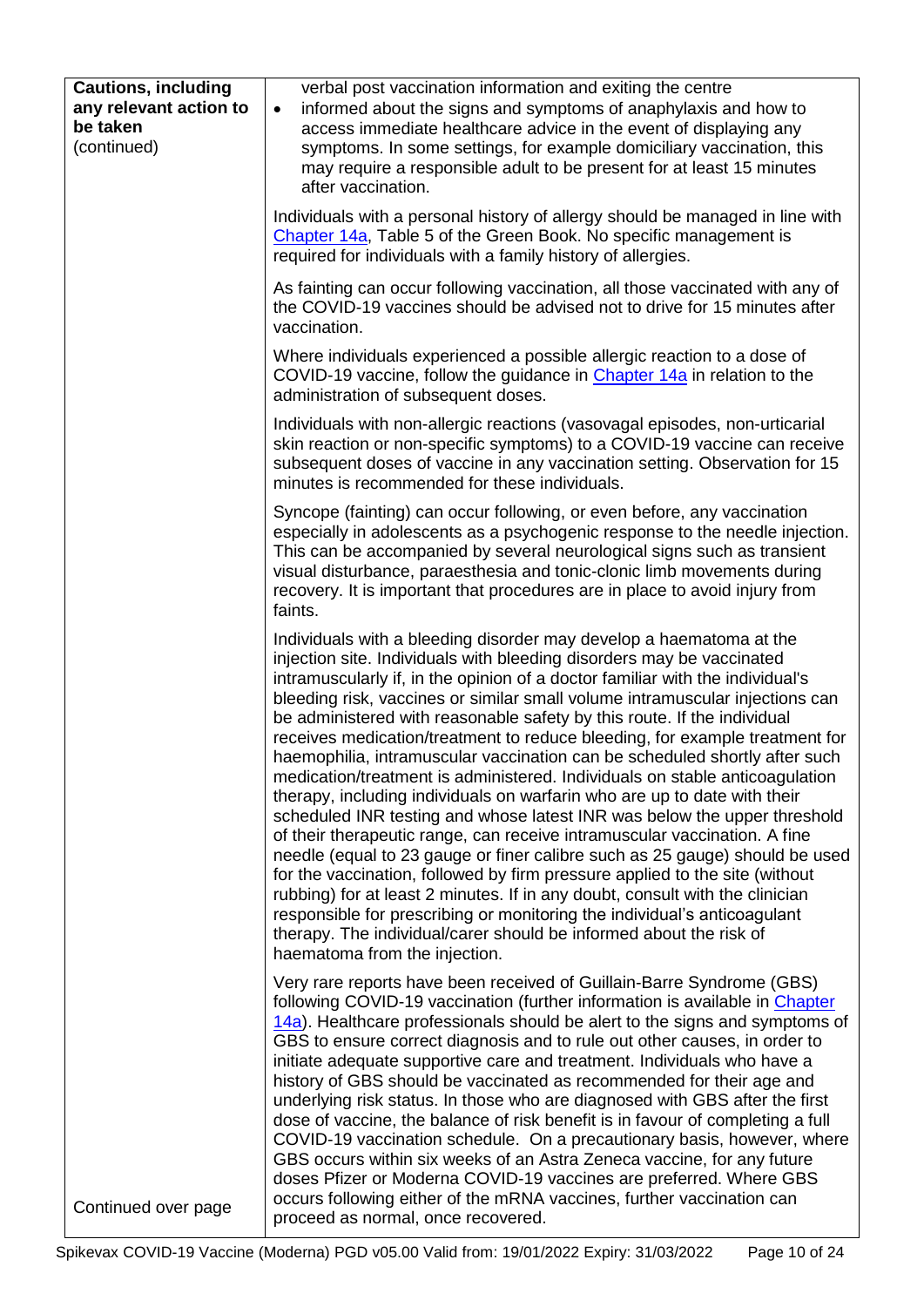| <b>Cautions, including</b><br>any relevant action to<br>be taken<br>(continued) | Previous immune thrombocytopenia (ITP) is not a contra-indication for<br>vaccination but platelet monitoring is advised for individuals with a history of<br>ITP who receive AstraZeneca vaccine. Although evidence suggests a raised<br>risk of ITP after the AstraZeneca vaccine, ITP has also been reported with<br>other COVID-19 vaccines. Guidance produced by the UK ITP Forum<br>Working Party therefore advises discussing the potential for a fall in platelet<br>count in individuals with a history of ITP receiving any COVID-19 vaccine<br>and recommends a platelet count check 2-5 days after the vaccine (British<br>Society for Haematology-COVID-19).<br>Past history of COVID-19 infection                                                                                                                                            |
|---------------------------------------------------------------------------------|-----------------------------------------------------------------------------------------------------------------------------------------------------------------------------------------------------------------------------------------------------------------------------------------------------------------------------------------------------------------------------------------------------------------------------------------------------------------------------------------------------------------------------------------------------------------------------------------------------------------------------------------------------------------------------------------------------------------------------------------------------------------------------------------------------------------------------------------------------------|
|                                                                                 |                                                                                                                                                                                                                                                                                                                                                                                                                                                                                                                                                                                                                                                                                                                                                                                                                                                           |
|                                                                                 | There is no convincing evidence of any safety concerns from vaccinating<br>individuals with a past history of COVID-19 infection, or with detectable<br>COVID-19 antibody.                                                                                                                                                                                                                                                                                                                                                                                                                                                                                                                                                                                                                                                                                |
|                                                                                 | Vaccination of individuals who may be infected but asymptomatic or<br>incubating COVID-19 infection is unlikely to have a detrimental effect on the<br>illness. Vaccination should be deferred in those with confirmed infection to<br>avoid confusing the differential diagnosis. As clinical deterioration can occur<br>up to two weeks after infection, vaccination of adults should be deferred until<br>clinical recovery to around four weeks after onset of symptoms or four<br>weeks from the first confirmed positive specimen in those who are<br>asymptomatic. This interval may be reduced in periods of high incidence or<br>where there is concern about vaccine effectiveness (for example a new<br>variant). The timing of any change will be advised by JCVI or UKHSA and<br>published in operational guidance agreed by DHSC and NHSEI. |
|                                                                                 | Having prolonged COVID-19 symptoms is not a contraindication to receiving<br>COVID-19 vaccine but if the individual is seriously debilitated, still under<br>active investigation, or has evidence of recent deterioration, deferral of<br>vaccination may be considered to avoid incorrect attribution of any change<br>in the person's underlying condition to the vaccine.                                                                                                                                                                                                                                                                                                                                                                                                                                                                             |
|                                                                                 | <b>Vaccine Surveillance</b>                                                                                                                                                                                                                                                                                                                                                                                                                                                                                                                                                                                                                                                                                                                                                                                                                               |
|                                                                                 | The UK regulator will maintain real-time surveillance post deployment of<br>COVID-19 vaccines in the UK. In response to any safety signals, the<br>Medicines and Healthcare products Regulatory Agency (MHRA) may<br>provide temporary advice or make substantive amendments to the<br>authorised conditions of the vaccine product's supply in the UK.<br>Administration under this PGD must be in accordance with the most up-to-<br>date advice or amendments (see Green Book Chapter 14a and the SPC).<br>These documents take precedence for the purposes of compliance with this<br>PGD, if there is a delay in updating other provisions of this PGD that cut<br>across them.                                                                                                                                                                      |
| Action to be taken if<br>the patient is<br>excluded                             | This PGD is for individuals aged 18 years and over in accordance with<br>recommendations in <i>Chapter 14a</i> for the use of Spikevax. For individuals<br>under 18 years of age, Comirnaty® vaccine is recommended (see<br>Comirnaty <sup>®</sup> PGD).                                                                                                                                                                                                                                                                                                                                                                                                                                                                                                                                                                                                  |
| Continued over page                                                             | The risk to the individual of not being immunised must be considered. The<br>indications for risk groups are not exhaustive, and the healthcare<br>practitioner should consider the risk of COVID-19 exacerbating any<br>underlying disease that an individual may have, as well as the risk of serious<br>illness from COVID-19 itself. Where appropriate, such individuals should be<br>referred for assessment of clinical risk. Where risk is identified as equivalent<br>to those currently eligible for immunisation, vaccination may be provided by<br>an appropriate prescriber or on a patient specific basis, under a PSD.                                                                                                                                                                                                                      |
|                                                                                 | For individuals who have had a previous systemic allergic reaction<br>(including immediate onset anaphylaxis) to a previous dose of COVID-19                                                                                                                                                                                                                                                                                                                                                                                                                                                                                                                                                                                                                                                                                                              |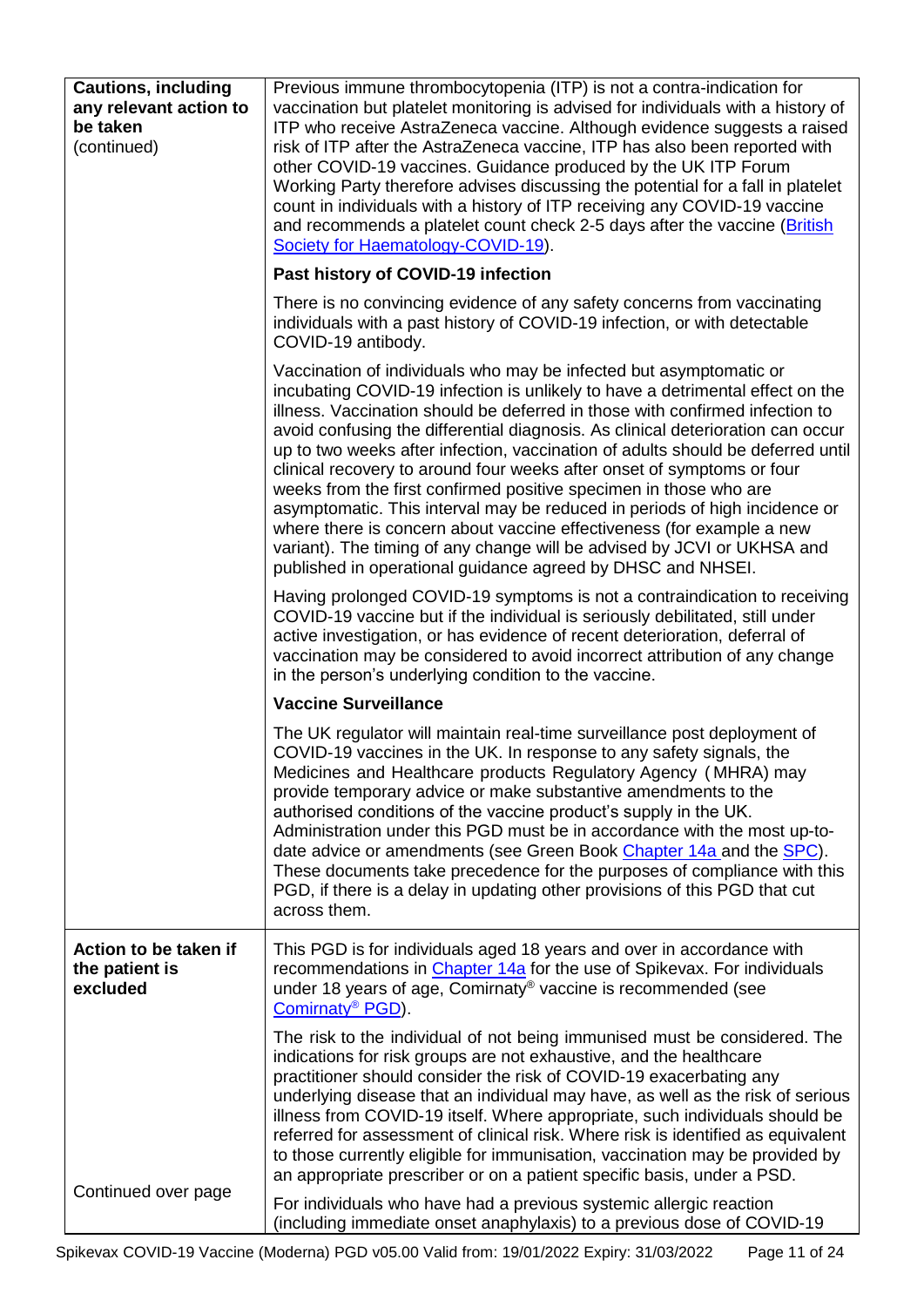| Action to be taken if<br>the patient is                             | mRNA vaccine, or any component of the vaccine, advice should be sought<br>from an allergy specialist.                                                                                                                                                                                                                                                                                                                                                                                                                                                                                                                                                                                                                                                        |
|---------------------------------------------------------------------|--------------------------------------------------------------------------------------------------------------------------------------------------------------------------------------------------------------------------------------------------------------------------------------------------------------------------------------------------------------------------------------------------------------------------------------------------------------------------------------------------------------------------------------------------------------------------------------------------------------------------------------------------------------------------------------------------------------------------------------------------------------|
| excluded<br>(continued)                                             | Special precautions as described in <i>Chapter 14a</i> , and consideration of the<br>possibility of undiagnosed PEG-allergy, is required for individuals with:<br>history of prior allergic reaction to COVID-19 vaccine that required<br>medical intervention in hospital<br>history of immediate anaphylaxis to multiple, different drug classes,<br>with the trigger unidentified (this may indicate PEG allergy)<br>history of anaphylaxis to a vaccine, injected antibody preparation or a<br>medicine likely to contain PEG (such as depot steroid injection,<br>laxative)<br>• history of idiopathic anaphylaxis<br>Such individuals should not be vaccinated with Spikevax, except on the<br>expert advice of an allergy specialist and under a PSD. |
|                                                                     | Individuals who have experienced myocarditis or pericarditis following<br>COVID-19 vaccination should be assessed by an appropriate clinician to<br>determine whether it is likely to be vaccine related. As the mechanism of<br>action and risk of recurrence of myocarditis and pericarditis are being<br>investigated, the current advice is that an individual's second or subsequent<br>doses should be deferred pending further investigation. Following<br>investigation, any subsequent dose should be provided by an appropriate<br>prescriber or on a patient specific basis, under a PSD.                                                                                                                                                         |
|                                                                     | In case of postponement due to acute illness, advise when the individual<br>can be vaccinated and if possible, ensure another appointment is arranged.<br>Document the reason for exclusion and any action taken.                                                                                                                                                                                                                                                                                                                                                                                                                                                                                                                                            |
| Action to be taken if<br>the patient or carer<br>declines treatment | Informed consent, from the individual or a person legally able to act on the<br>person's behalf, must be obtained for each administration and recorded<br>appropriately. Where a person lacks the capacity, in accordance with the<br>Mental Capacity Act 2005, a decision to vaccinate may be made in the<br>individual's best interests. For further information on consent see Chapter 2<br>of 'The Green Book'.<br>Advise the individual/carer about the protective effects of the vaccine, the<br>risks of infection and potential complications if not immunised.<br>Document advice given and the decision reached.                                                                                                                                   |
| <b>Arrangements for</b><br>referral                                 | As per local policy.                                                                                                                                                                                                                                                                                                                                                                                                                                                                                                                                                                                                                                                                                                                                         |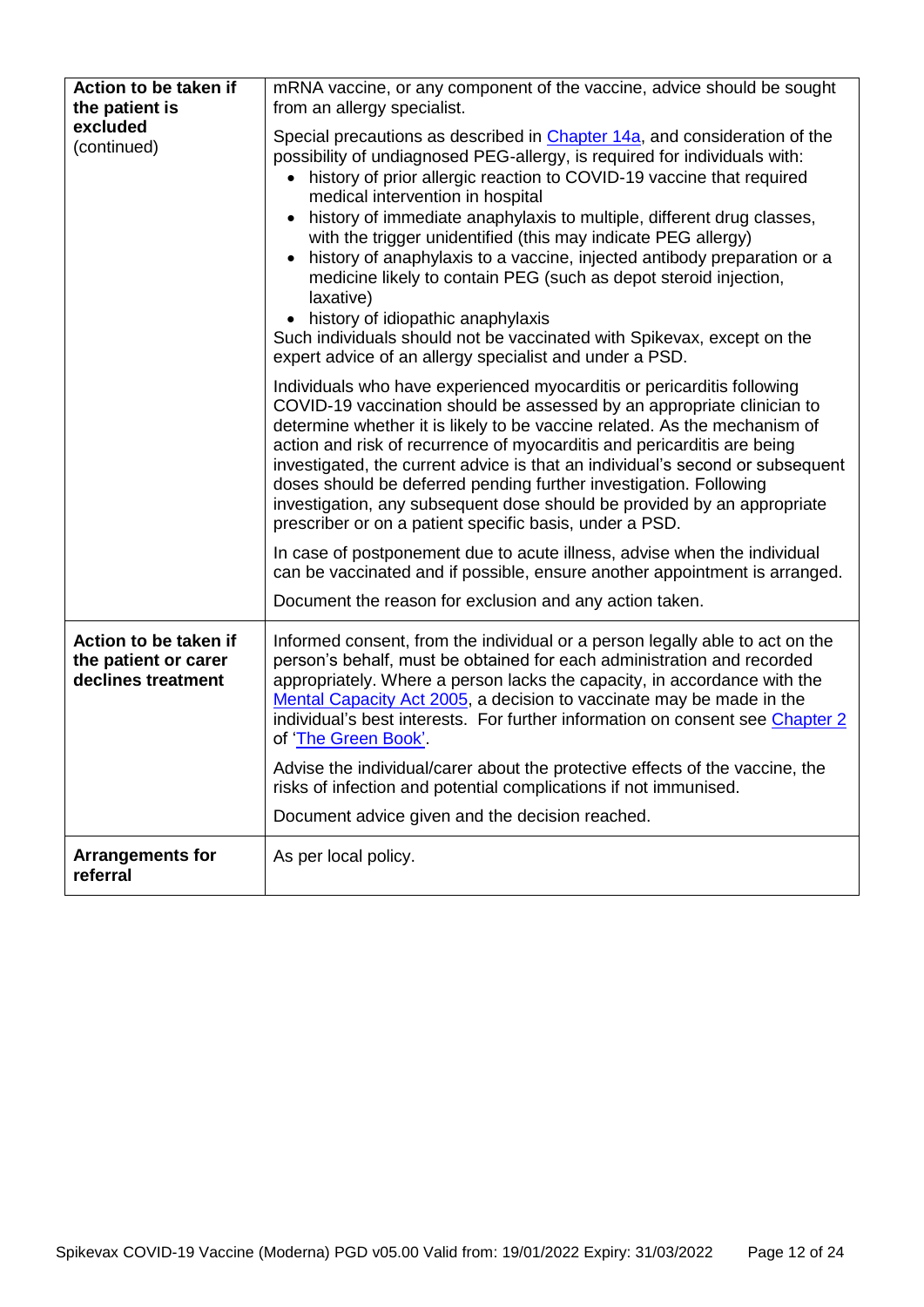## **5. Description of treatment**

<span id="page-12-1"></span><span id="page-12-0"></span>

| Name, strength and<br>formulation of drug | Spikevax dispersion for injection.                                                                                                                                                                                                                                                                                                                                                                                                                                                                                                                                                                                                                                                                                                                                                                                                                           |
|-------------------------------------------|--------------------------------------------------------------------------------------------------------------------------------------------------------------------------------------------------------------------------------------------------------------------------------------------------------------------------------------------------------------------------------------------------------------------------------------------------------------------------------------------------------------------------------------------------------------------------------------------------------------------------------------------------------------------------------------------------------------------------------------------------------------------------------------------------------------------------------------------------------------|
|                                           | COVID-19 mRNA Vaccine (nucleoside modified).                                                                                                                                                                                                                                                                                                                                                                                                                                                                                                                                                                                                                                                                                                                                                                                                                 |
|                                           | This is a multidose vial and one vial contains 10 primary doses. One<br>multidose vial should contain 20 booster doses (see Off-label use).                                                                                                                                                                                                                                                                                                                                                                                                                                                                                                                                                                                                                                                                                                                  |
|                                           | One primary dose (0.5ml) contains 100micrograms of mRNA (embedded in<br>SM-102 lipid nanoparticles).                                                                                                                                                                                                                                                                                                                                                                                                                                                                                                                                                                                                                                                                                                                                                         |
|                                           | One booster dose (0.25ml) contains 50 micrograms of mRNA (embedded in<br>SM-102 lipid nanoparticles).                                                                                                                                                                                                                                                                                                                                                                                                                                                                                                                                                                                                                                                                                                                                                        |
| <b>Legal category</b>                     | Prescription only medicine (POM).                                                                                                                                                                                                                                                                                                                                                                                                                                                                                                                                                                                                                                                                                                                                                                                                                            |
| <b>Black triangle</b> ▼                   | Yes. As a new vaccine product, MHRA has a specific interest in the<br>reporting of adverse drug reactions for this product.                                                                                                                                                                                                                                                                                                                                                                                                                                                                                                                                                                                                                                                                                                                                  |
| Off-label use                             | <b>Primary immunisation</b>                                                                                                                                                                                                                                                                                                                                                                                                                                                                                                                                                                                                                                                                                                                                                                                                                                  |
|                                           | The Spikevax <b>SPC</b> recommends an interval of 28 days between primary<br>doses. There is evidence of better immune response and/or protection from<br>COVID-19 vaccines where longer intervals between doses are used.<br>Therefore, Spikevax should be administered under this PGD in accordance<br>with recommendations from the JCVI and Chapter 14a for the delivery of the<br>COVID-19 vaccination programme in England. At the time of writing, JCVI<br>recommends an interval of 8 weeks between primary doses (see Dose and<br>frequency of administration section).                                                                                                                                                                                                                                                                             |
|                                           | <b>Booster immunisation</b>                                                                                                                                                                                                                                                                                                                                                                                                                                                                                                                                                                                                                                                                                                                                                                                                                                  |
|                                           | The Spikevax SPC recommends a booster dose may be administered 6<br>months after the second dose. Booster vaccination may be offered under<br>this PGD to individuals aged 18 years and over, at a minimum interval of<br>three months from the previous dose in accordance with the<br>recommendations from the JCVI and Chapter 14a.                                                                                                                                                                                                                                                                                                                                                                                                                                                                                                                       |
|                                           | <b>Allergy</b>                                                                                                                                                                                                                                                                                                                                                                                                                                                                                                                                                                                                                                                                                                                                                                                                                                               |
|                                           | According to the respective SPCs, it is recommended that all recipients of<br>the Pfizer BioNTech and Moderna vaccines are kept for observation and<br>monitored for a minimum of 15 minutes. In recognition of the need to<br>accelerate delivery of the programme in response to the emergence of the<br>Omicron variant, the UK Chief Medical Officers (CMO) have recommended<br>suspension of this requirement. This is a temporary suspension in<br>individuals without a history of allergy. However, vaccinated individuals<br>should be informed about the signs and symptoms of anaphylaxis and how<br>to access immediate healthcare advice in the event of displaying any<br>symptoms. In some settings, for example domiciliary vaccination, this may<br>require a responsible adult to be present for at least 15 minutes after<br>vaccination. |
|                                           | Individuals with a personal history of allergy, should be managed in line with<br>Chapter 14a, Table 5 of the Green Book. No specific management is<br>required for individuals with a family history of allergies.                                                                                                                                                                                                                                                                                                                                                                                                                                                                                                                                                                                                                                          |
|                                           | As fainting can occur following vaccination, all those vaccinated with any of<br>the COVID-19 vaccines should be advised not to drive for 15 minutes after<br>vaccination.                                                                                                                                                                                                                                                                                                                                                                                                                                                                                                                                                                                                                                                                                   |
| Continued over page                       | The MHRA will continue to closely monitor anaphylaxis post-COVID-19<br>vaccination; reporting of adverse events via the Yellow Card Scheme is                                                                                                                                                                                                                                                                                                                                                                                                                                                                                                                                                                                                                                                                                                                |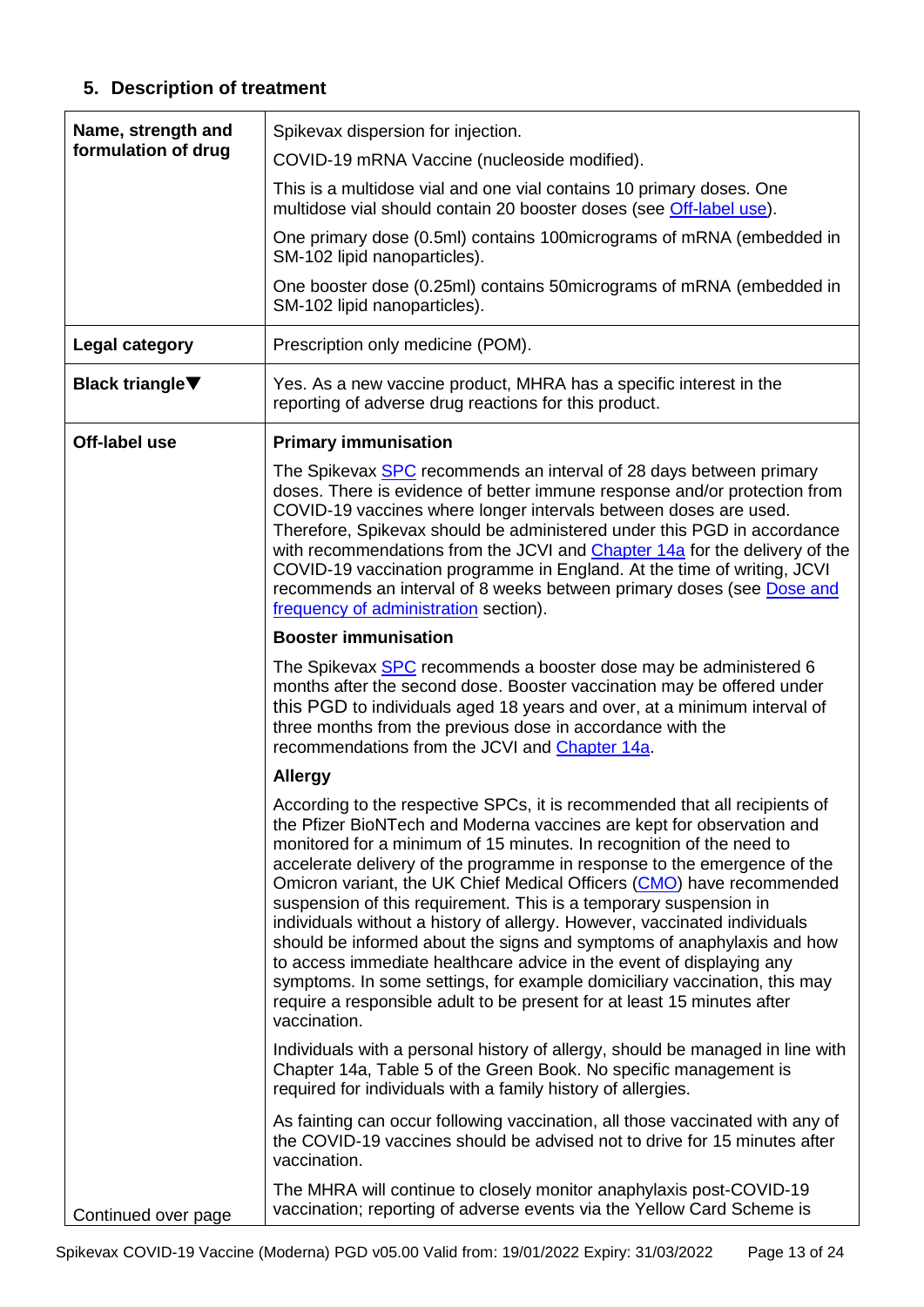<span id="page-13-0"></span>

| Off-label use                       | strongly encouraged.                                                                                                                                                                                                                                                                                                                                                                                                                                                                                                       |
|-------------------------------------|----------------------------------------------------------------------------------------------------------------------------------------------------------------------------------------------------------------------------------------------------------------------------------------------------------------------------------------------------------------------------------------------------------------------------------------------------------------------------------------------------------------------------|
| (continued)                         | Vaccine should be stored according to the conditions detailed in the Storage<br>section below. However, in the event of an inadvertent or unavoidable<br>deviation of these conditions refer to Vaccine Incident Guidance. Where<br>vaccine is assessed in accordance with these guidelines as appropriate for<br>continued use this would constitute off-label administration under this PGD.                                                                                                                             |
|                                     | Where a vaccine is recommended off-label consider, as part of the consent<br>process, informing the individual/carer that the vaccine is being offered in<br>accordance with national guidance but that this is outside the product<br>licence.                                                                                                                                                                                                                                                                            |
| Route / method of<br>administration | Spikevax is for administration by intramuscular injection only, preferably into<br>deltoid region of the upper arm.                                                                                                                                                                                                                                                                                                                                                                                                        |
|                                     | Vaccine should be prepared in accordance with manufacturer's<br>recommendations (see the product's <b>SPC</b> ) and NHS standard operating<br>procedures for the service.                                                                                                                                                                                                                                                                                                                                                  |
|                                     | The vaccine should not be mixed in the same syringe with any other<br>vaccines or medicinal products.                                                                                                                                                                                                                                                                                                                                                                                                                      |
|                                     | Inspect visually prior to administration and ensure appearance is a white to<br>off-white dispersion. It may contain white or translucent product-related<br>particulates. If foreign particulate matter or discolouration are present, the<br>vaccine should not be administered.                                                                                                                                                                                                                                         |
|                                     | Check product name, batch number and expiry date prior to administration.                                                                                                                                                                                                                                                                                                                                                                                                                                                  |
|                                     | Swirl the vial gently after thawing and between each withdrawal. Do not<br>shake.                                                                                                                                                                                                                                                                                                                                                                                                                                          |
|                                     | Aseptic technique should be used to withdraw each dose of vaccine from<br>the vial, using a new sterile needle and syringe for each injection to prevent<br>transmission of infectious agents from one person to another. The dose in<br>the syringe should be used promptly.                                                                                                                                                                                                                                              |
|                                     | The stopper of each vial should ideally be pierced at a different site for each<br>dose that can be withdrawn from the vial.                                                                                                                                                                                                                                                                                                                                                                                               |
|                                     | Spikevax vials are multidose and, if low dead-volume syringes and/or<br>needles are used, one vial contains at least 10 primary or 20 booster doses.                                                                                                                                                                                                                                                                                                                                                                       |
|                                     | Care should be taken to ensure a full 0.5ml primary or 0.25ml booster dose<br>is administered. Where a full dose cannot be extracted, the remaining<br>volume should be discarded. Do not pool excess vaccine from multiple vials.                                                                                                                                                                                                                                                                                         |
|                                     | This product is preservative-free. Once the vial has been used (needle-<br>punctured) to withdraw the initial dose, the vaccine should be used<br>immediately. Any unused vaccine should be discarded after 6 hours.                                                                                                                                                                                                                                                                                                       |
| Dose and frequency                  | <b>Interval post SARS-CoV-2 infection</b>                                                                                                                                                                                                                                                                                                                                                                                                                                                                                  |
| of administration                   | For individuals who have had proven SARS-CoV-2 infection (see Cautions),<br>any subsequent COVID-19 vaccination should ideally be deferred until at<br>least four weeks from onset (or sample date) for all those over 18 years of<br>age. This interval may be reduced in periods of high incidence or where<br>there is concern about vaccine effectiveness (for example a new variant).<br>The timing of any change will be advised by JCVI or UKHSA and published<br>in operational guidance agreed by DHSC and NHSEI. |
|                                     | <b>Primary vaccination</b>                                                                                                                                                                                                                                                                                                                                                                                                                                                                                                 |
| Continue over page                  | A primary dose of Spikevax is 0.5ml and contains 100micrograms of<br>COVID-19 mRNA vaccine in 0.5ml.                                                                                                                                                                                                                                                                                                                                                                                                                       |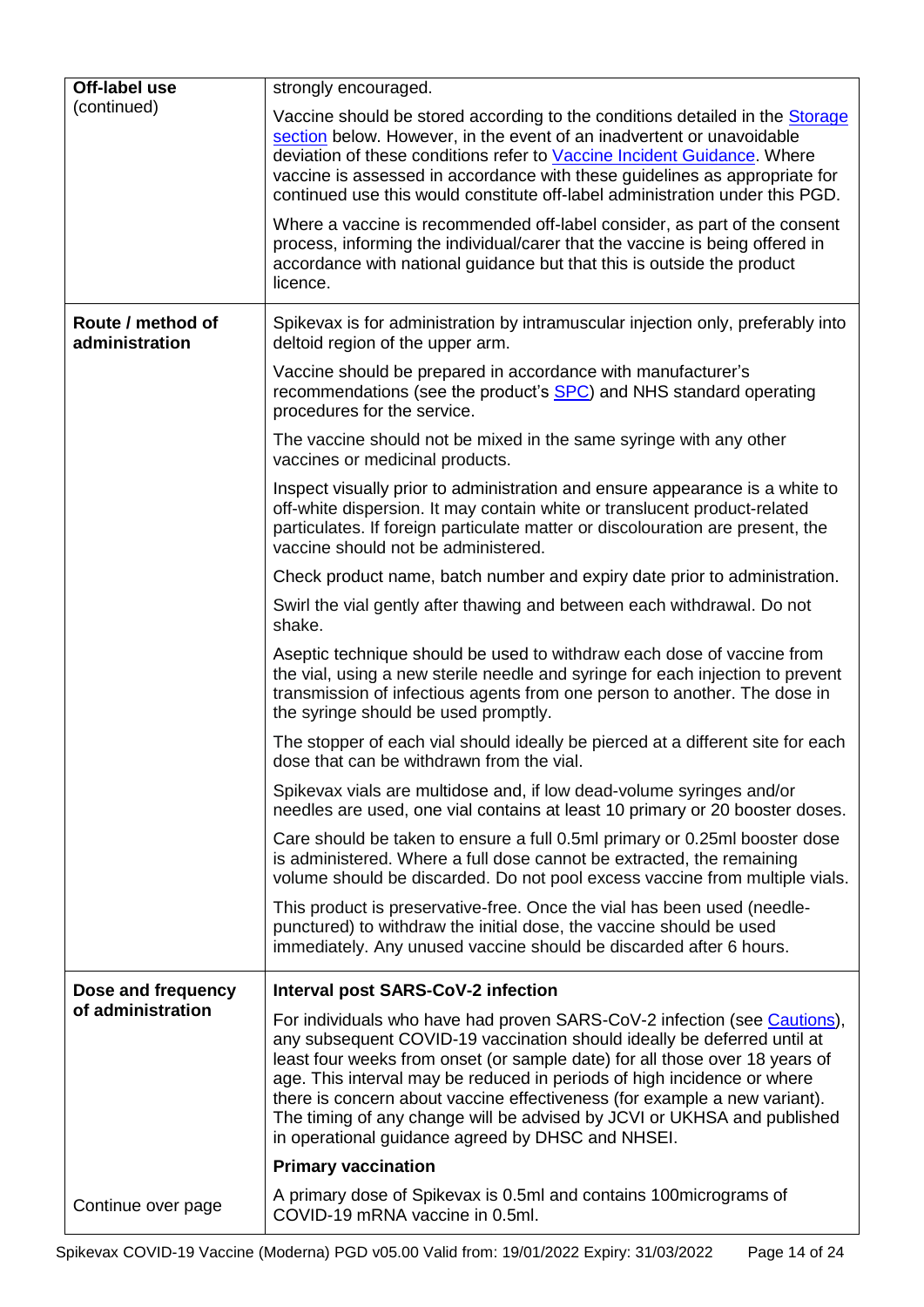<span id="page-14-0"></span>

| Dose and frequency<br>of administration<br>(continued) | The two-dose primary course consists of a first dose of 100 micrograms in<br>0.5ml followed, after an interval of at least 28 days, by a second dose of<br>100 micrograms in 0.5 ml. However, the programme schedule, including both<br>the number of doses and the intervals between them, should be<br>administered in accordance with official national guidance which, at the time<br>or writing, recommends a minimum interval of eight weeks between primary<br>doses for adults, as set out in Chapter 14a.                                                                                                                                                                                                                                                                                                                                                                                                                                                            |
|--------------------------------------------------------|-------------------------------------------------------------------------------------------------------------------------------------------------------------------------------------------------------------------------------------------------------------------------------------------------------------------------------------------------------------------------------------------------------------------------------------------------------------------------------------------------------------------------------------------------------------------------------------------------------------------------------------------------------------------------------------------------------------------------------------------------------------------------------------------------------------------------------------------------------------------------------------------------------------------------------------------------------------------------------|
|                                                        | For both adenovirus vector and mRNA vaccines, there is evidence of better<br>immune response and/or protection where longer intervals between doses<br>in the primary schedule are used.                                                                                                                                                                                                                                                                                                                                                                                                                                                                                                                                                                                                                                                                                                                                                                                      |
|                                                        | Based on this evidence, longer intervals are likely to provide more durable<br>protection. JCVI is currently recommending a minimum interval of eight<br>weeks between doses of all the available COVID-19 vaccines where a two-<br>dose primary schedule is used for adults. Operationally, this consistent<br>interval should be used for all vaccines with a two-dose primary schedule to<br>avoid confusion and simplify booking and will help to ensure a good balance<br>between achieving rapid and long-lasting protection.                                                                                                                                                                                                                                                                                                                                                                                                                                           |
|                                                        | The main exception to the eight-week lower interval would be those about to<br>commence immunosuppressive treatment. In these individuals, the licensed<br>minimal interval of at least 28 days may be followed to enable the vaccine to<br>be given whilst their immune system is better able to respond.                                                                                                                                                                                                                                                                                                                                                                                                                                                                                                                                                                                                                                                                    |
|                                                        | If an interval longer than the recommended interval is left between doses,<br>the second dose should still be given (using the same vaccine as was given<br>for the first dose if possible, see Additional Information). The course does<br>not need to be restarted.                                                                                                                                                                                                                                                                                                                                                                                                                                                                                                                                                                                                                                                                                                         |
|                                                        | Third primary dose                                                                                                                                                                                                                                                                                                                                                                                                                                                                                                                                                                                                                                                                                                                                                                                                                                                                                                                                                            |
|                                                        | JCVI advises that a third primary dose (0.5ml) be offered to individuals who<br>had severe immunosuppression in proximity to their first or second COVID-<br>19 doses in the primary schedule (see 'Box 1: Criteria for a third primary<br>dose of COVID-19 vaccine' in <i>Chapter 14a</i> ). The third dose should be given<br>ideally at least 8 weeks after the second dose. JCVI has previously advised<br>that, the decision on the timing of the third primary dose should be<br>undertaken by the specialist involved in the care of the individual. Following<br>the recognition of the Omicron variant, JCVI has now advised that those<br>who have not yet received their third primary dose may be given their third<br>dose now (8 weeks after their second dose) to avoid further delay. Boosters<br>should be given three months after the previous dose, in line with the clinical<br>advice on optimal timing (see Additional information section and below). |
|                                                        | <b>Booster vaccination</b>                                                                                                                                                                                                                                                                                                                                                                                                                                                                                                                                                                                                                                                                                                                                                                                                                                                                                                                                                    |
|                                                        | A booster dose of Spikevax is 0.25ml and contains 50micrograms of<br>COVID-19 mRNA vaccine in 0.25ml.                                                                                                                                                                                                                                                                                                                                                                                                                                                                                                                                                                                                                                                                                                                                                                                                                                                                         |
|                                                        | Boosters should be offered to individuals eligible as part of the national<br>COVID-19 vaccination programme in accordance with the recommendations<br>from the JCVI and in Chapter 14a.                                                                                                                                                                                                                                                                                                                                                                                                                                                                                                                                                                                                                                                                                                                                                                                      |
|                                                        | Individuals should complete a primary course of COVID-19 vaccination<br>before receiving any boosters.                                                                                                                                                                                                                                                                                                                                                                                                                                                                                                                                                                                                                                                                                                                                                                                                                                                                        |
|                                                        | Boosters should be given at a minimum interval of three months from the<br>previous dose.                                                                                                                                                                                                                                                                                                                                                                                                                                                                                                                                                                                                                                                                                                                                                                                                                                                                                     |
|                                                        | JCVI have now advised that both the Moderna (50 microgram) and Pfizer-<br>BioNTech (30 microgram) vaccines should be used with equal preference in<br>the COVID-19 booster programme. Both vaccines have been shown to<br>substantially increase antibody levels when offered as a booster dose.                                                                                                                                                                                                                                                                                                                                                                                                                                                                                                                                                                                                                                                                              |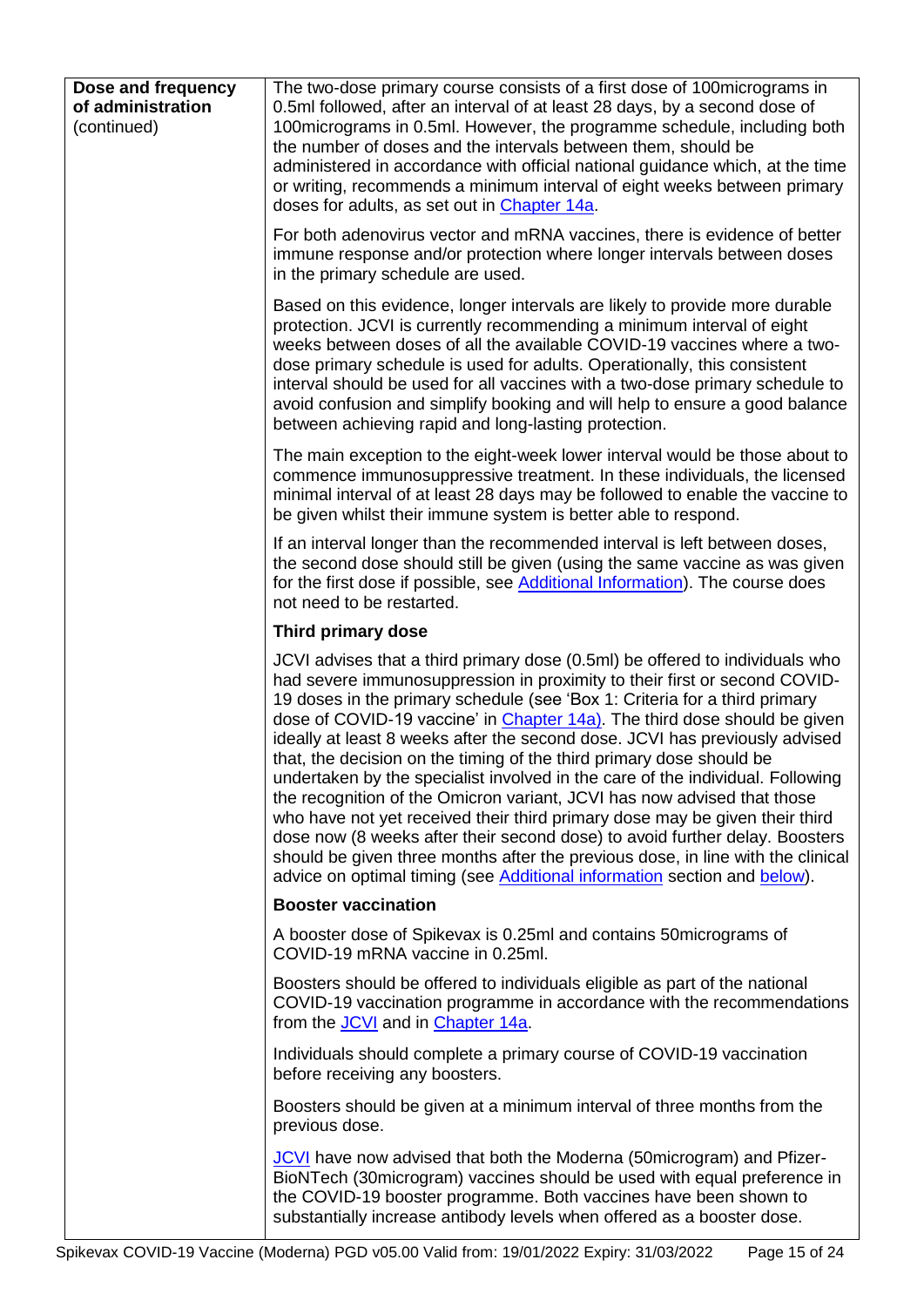<span id="page-15-2"></span><span id="page-15-1"></span><span id="page-15-0"></span>

| <b>Duration of treatment</b> | See Dose and frequency of administration above.                                                                                                                                                                                                                                                                                                                                                                                                                                                                                                                                                                                                                       |
|------------------------------|-----------------------------------------------------------------------------------------------------------------------------------------------------------------------------------------------------------------------------------------------------------------------------------------------------------------------------------------------------------------------------------------------------------------------------------------------------------------------------------------------------------------------------------------------------------------------------------------------------------------------------------------------------------------------|
| <b>Quantity to be</b>        | Administer 0.5ml (100micrograms) per primary dose.                                                                                                                                                                                                                                                                                                                                                                                                                                                                                                                                                                                                                    |
| supplied /<br>administered   | Administer 0.25ml (50micrograms) per booster dose.                                                                                                                                                                                                                                                                                                                                                                                                                                                                                                                                                                                                                    |
|                              |                                                                                                                                                                                                                                                                                                                                                                                                                                                                                                                                                                                                                                                                       |
| <b>Supplies</b>              | Providers should order/receive COVID-19 vaccines via the national<br>appointed supply route for the provider.                                                                                                                                                                                                                                                                                                                                                                                                                                                                                                                                                         |
|                              | NHS standard operating procedures should be followed for appropriate<br>ordering, storage, handling, preparation, administration and waste<br>minimisation of Spikevax, which ensure use is in accordance with the<br>product's <b>SPC</b> and official national recommendations.                                                                                                                                                                                                                                                                                                                                                                                     |
| <b>Storage</b>               | Spikevax multiple-dose vials are stored frozen at -25°C to -15°C.                                                                                                                                                                                                                                                                                                                                                                                                                                                                                                                                                                                                     |
|                              | Shelf life of an unopened vial is 9 months at -25°C to -15°C.                                                                                                                                                                                                                                                                                                                                                                                                                                                                                                                                                                                                         |
|                              | Do not store on dry ice.                                                                                                                                                                                                                                                                                                                                                                                                                                                                                                                                                                                                                                              |
|                              | Store in the original carton to protect from light.                                                                                                                                                                                                                                                                                                                                                                                                                                                                                                                                                                                                                   |
|                              | Once thawed (see below) the vaccine should not be refrozen.                                                                                                                                                                                                                                                                                                                                                                                                                                                                                                                                                                                                           |
|                              | <b>Transportation</b>                                                                                                                                                                                                                                                                                                                                                                                                                                                                                                                                                                                                                                                 |
|                              | Do not store or transport below -50°C.                                                                                                                                                                                                                                                                                                                                                                                                                                                                                                                                                                                                                                |
|                              | If transport at -50 $\degree$ C to -15 $\degree$ C is not feasible, available data support<br>transportation of one or more thawed vials in liquid state for up to 12 hours<br>at $2^{\circ}$ C to $8^{\circ}$ C (within the 30 days shelf life at $2^{\circ}$ C to $8^{\circ}$ C).                                                                                                                                                                                                                                                                                                                                                                                   |
|                              | Thaw each vial before use                                                                                                                                                                                                                                                                                                                                                                                                                                                                                                                                                                                                                                             |
|                              | Remove the required number of vials from freezer storage and thaw each<br>vial before use:                                                                                                                                                                                                                                                                                                                                                                                                                                                                                                                                                                            |
|                              | • thaw in refrigerated conditions between $2^{\circ}$ C to $8^{\circ}$ C for $2\frac{1}{2}$ hours. Then<br>let each vial stand at room temperature for 15 minutes before<br>administering.<br>alternatively, thaw at room temperature between 15°C to 25°C for 1 hour.                                                                                                                                                                                                                                                                                                                                                                                                |
|                              | • Thawed vials and syringes can be handled in room light conditions.                                                                                                                                                                                                                                                                                                                                                                                                                                                                                                                                                                                                  |
|                              | <b>After thawing</b>                                                                                                                                                                                                                                                                                                                                                                                                                                                                                                                                                                                                                                                  |
|                              | Once thawed, do not re-freeze.                                                                                                                                                                                                                                                                                                                                                                                                                                                                                                                                                                                                                                        |
|                              | The unopened vaccine may be stored at $2^{\circ}C$ to $8^{\circ}C$ , protected from light, for<br>up to 30 days if not used (needle-punctured), 12 hours of this period may be<br>used for transportation (see above).                                                                                                                                                                                                                                                                                                                                                                                                                                                |
|                              | The unopened vaccine may be stored at $8^{\circ}$ C to $25^{\circ}$ C for up to 24 hours<br>after removal from refrigerated conditions.                                                                                                                                                                                                                                                                                                                                                                                                                                                                                                                               |
|                              | <b>Punctured Vial:</b>                                                                                                                                                                                                                                                                                                                                                                                                                                                                                                                                                                                                                                                |
|                              | Chemical and physical in-use stability has been demonstrated for 6 hours at<br>2°C to 25°C after first puncture (within the allowed use period of 30 days at<br>2°C to 8°C and 24 hours at 8°C to 25°C).<br>Spikevax is preservative-free. Once the vial has been used (needle-<br>punctured) to withdraw the initial dose, the vaccine should be used<br>immediately. Any unused vaccine should be discarded after 6 hours.<br>The above details relate to storage requirements and available stability data<br>at the time of product authorisation. This may be subject to amendment as<br>more data becomes available. Refer to NHS standard operating procedures |
| Continued over page          |                                                                                                                                                                                                                                                                                                                                                                                                                                                                                                                                                                                                                                                                       |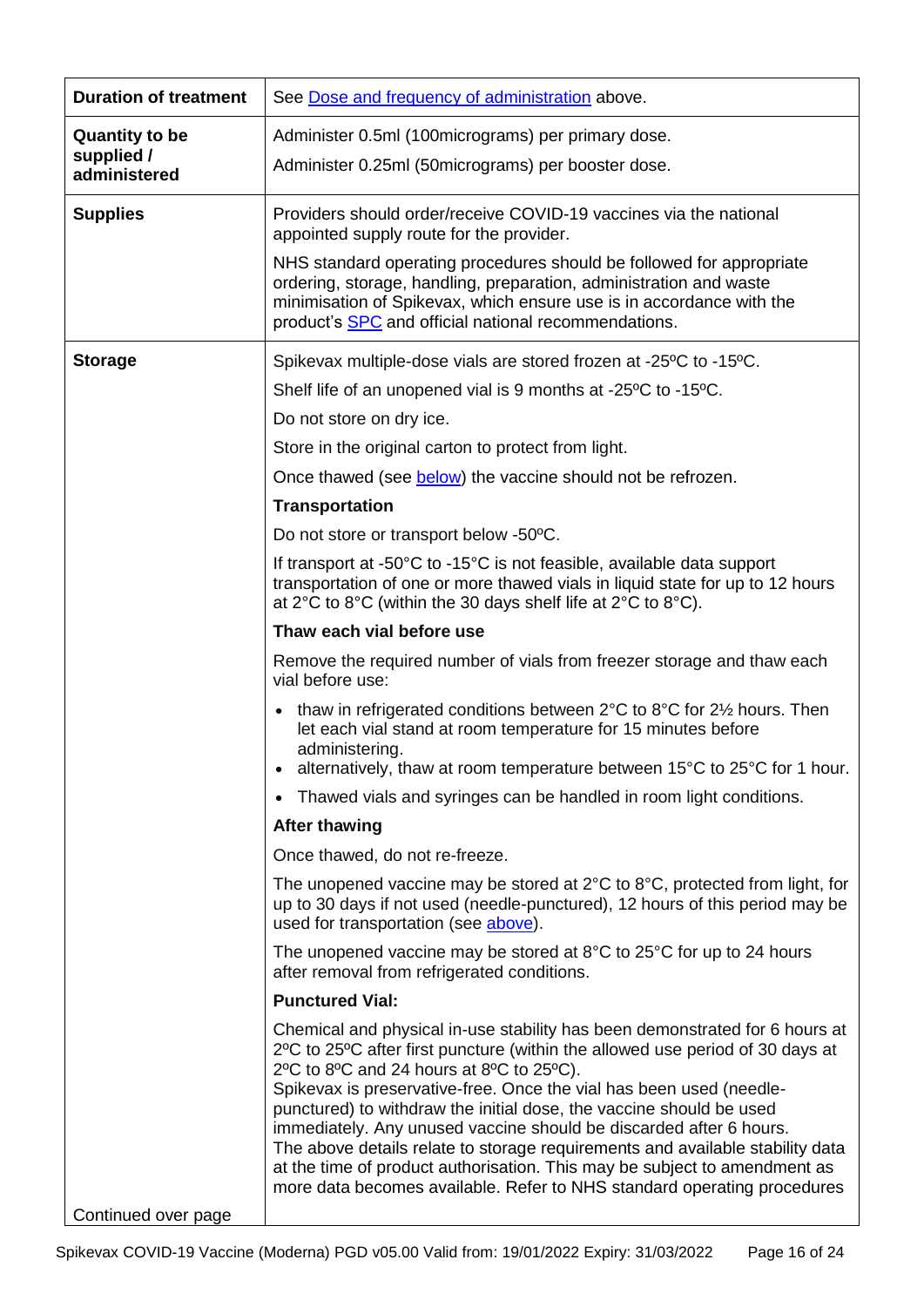| <b>Storage</b>                                                  | for the service and the most up to date manufacturer's recommendations in                                                                                                                                                                                                                                                                                                                                                                                                                                                                                                                                                                                                                                                                                                                                                                                                                                          |
|-----------------------------------------------------------------|--------------------------------------------------------------------------------------------------------------------------------------------------------------------------------------------------------------------------------------------------------------------------------------------------------------------------------------------------------------------------------------------------------------------------------------------------------------------------------------------------------------------------------------------------------------------------------------------------------------------------------------------------------------------------------------------------------------------------------------------------------------------------------------------------------------------------------------------------------------------------------------------------------------------|
| (continued)                                                     | the product's <b>SPC</b> .                                                                                                                                                                                                                                                                                                                                                                                                                                                                                                                                                                                                                                                                                                                                                                                                                                                                                         |
|                                                                 | In the event of an inadvertent or unavoidable deviation of these conditions,<br>vaccine that has been stored outside the conditions stated above should be<br>quarantined and risk assessed for suitability of continued off-label use or<br>appropriate disposal. Refer to Vaccine Incident Guidance.                                                                                                                                                                                                                                                                                                                                                                                                                                                                                                                                                                                                             |
| <b>Disposal</b>                                                 | Follow local clinical waste policy and NHS standard operating procedures<br>and ensure safe and secure waste disposal.                                                                                                                                                                                                                                                                                                                                                                                                                                                                                                                                                                                                                                                                                                                                                                                             |
|                                                                 | Equipment used for vaccination, including used vials, ampoules, or<br>discharged vaccines in a syringe or applicator, should be disposed of safely<br>and securely according to local authority arrangements and guidance in the<br>technical memorandum 07-01: Safe management of healthcare waste<br>(Department of Health, 2013).                                                                                                                                                                                                                                                                                                                                                                                                                                                                                                                                                                               |
| <b>Drug interactions</b>                                        | Immunological response may be diminished in those receiving<br>immunosuppressive treatment, but it is important to still immunise this<br>group.                                                                                                                                                                                                                                                                                                                                                                                                                                                                                                                                                                                                                                                                                                                                                                   |
|                                                                 | Although no data for co-administration of COVID-19 vaccine with other<br>vaccines exists, in the absence of such data, first principles would suggest<br>that interference between inactivated vaccines with different antigenic<br>content is likely to be limited. Based on experience with other vaccines, any<br>potential interference is most likely to result in a slightly attenuated immune<br>response to one of the vaccines. There is no evidence of any safety<br>concerns, although it may make the attribution of any adverse events more<br>difficult. Similar considerations apply to co-administration of inactivated (or<br>non-replicating) COVID-19 vaccines with live vaccines such as MMR. In<br>particular, live vaccines which replicate in the mucosa, such as live<br>attenuated influenza vaccine (LAIV) are unlikely to be seriously affected by<br>concomitant COVID-19 vaccination. |
|                                                                 | A seven-day interval should ideally be observed between COVID-19<br>vaccination and shingles vaccination. This is based on the potential for an<br>inflammatory response to COVID-19 vaccine to interfere with the response<br>to the live virus in the older population and because of the potential difficulty<br>of attributing systemic side effects to the newer adjuvanted shingles<br>vaccine.                                                                                                                                                                                                                                                                                                                                                                                                                                                                                                              |
|                                                                 | For further information about co-administration with other vaccines see<br>Additional Information section.                                                                                                                                                                                                                                                                                                                                                                                                                                                                                                                                                                                                                                                                                                                                                                                                         |
| <b>Identification and</b><br>management of<br>adverse reactions | Spikevax adverse reactions most commonly reported are pain at the<br>injection site, fatigue, headache, myalgia, arthralgia, chills, nausea,<br>vomiting, axillary swelling/tenderness, fever, injection site swelling, redness,<br>injection site erythema, injection site urticaria, injection site rash, delayed<br>injection site reaction. Lymphadenopathy is captured as axillary<br>lymphadenopathy on the same side as the injection site. Other lymph<br>nodes (such as cervical, supraclavicular) are affected in some cases.                                                                                                                                                                                                                                                                                                                                                                            |
|                                                                 | Acute peripheral facial paralysis, facial swelling, hypoaesthesia<br>(numbness), dizziness and injection site pruritis have been rarely reported.                                                                                                                                                                                                                                                                                                                                                                                                                                                                                                                                                                                                                                                                                                                                                                  |
|                                                                 | Anaphylaxis and hypersensitivity have also been reported.                                                                                                                                                                                                                                                                                                                                                                                                                                                                                                                                                                                                                                                                                                                                                                                                                                                          |
|                                                                 | Adverse reactions are usually mild or moderate in intensity and resolve<br>within a few days after vaccination. A slightly lower frequency of<br>reactogenicity events is associated with greater age.                                                                                                                                                                                                                                                                                                                                                                                                                                                                                                                                                                                                                                                                                                             |
| Continued over page                                             | Local and systemic adverse reactions are more frequently reported after<br>dose two than after dose one.                                                                                                                                                                                                                                                                                                                                                                                                                                                                                                                                                                                                                                                                                                                                                                                                           |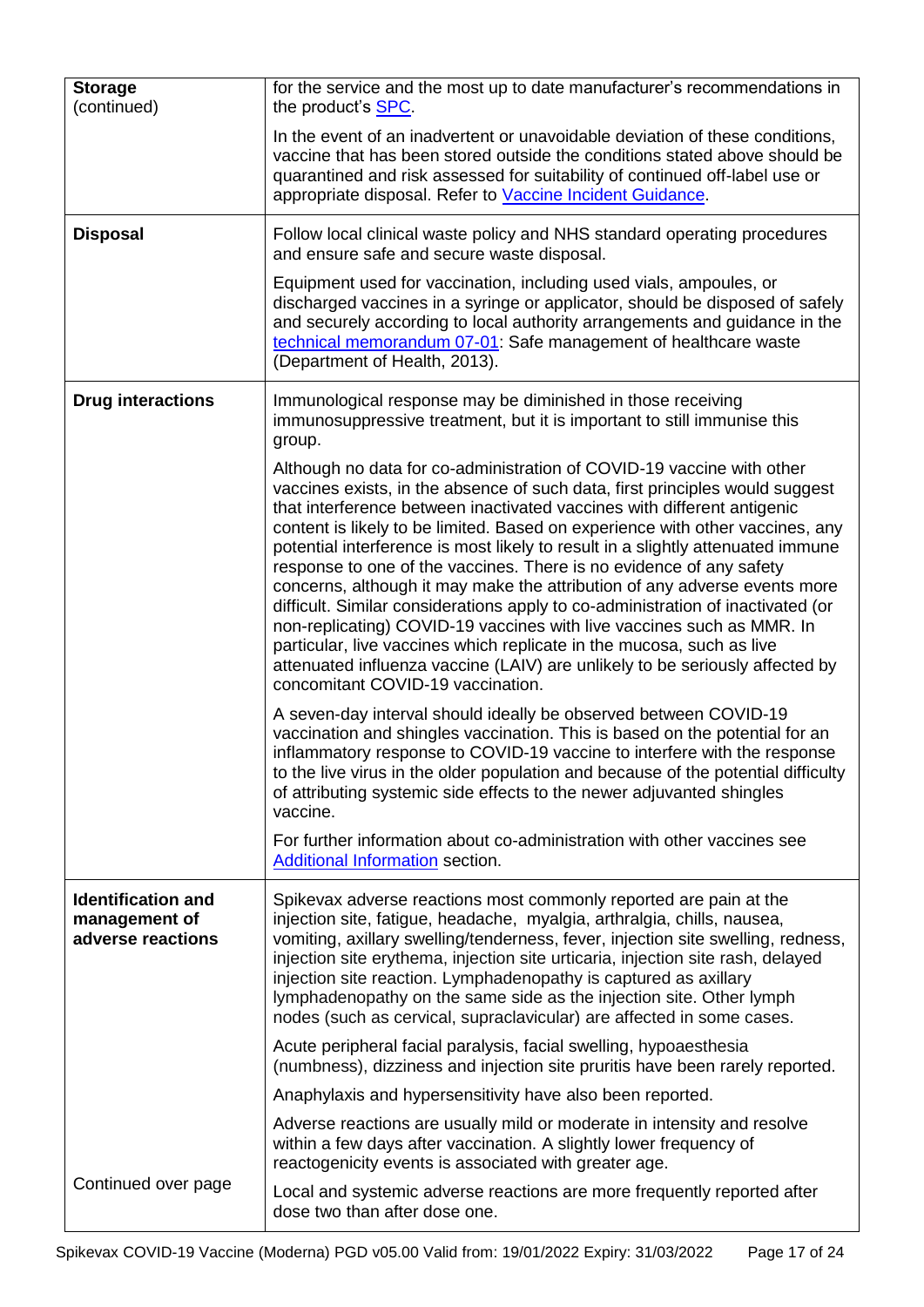| <b>Identification and</b><br>management of<br>adverse reactions<br>(continued) | Very rare cases of myocarditis and pericarditis have been observed<br>following vaccination with Spikevax. These cases have primarily occurred<br>within 14 days following vaccination, more often after the second<br>vaccination, and more often in younger males. Available data suggest that<br>the course of myocarditis and pericarditis following vaccination is not<br>different from myocarditis or pericarditis in general. Healthcare professionals<br>should be alert to the signs and symptoms of myocarditis and pericarditis.<br>Vaccinated individuals should be instructed to seek immediate medical<br>attention if they develop symptoms indicative of myocarditis or pericarditis<br>such as (acute and persisting) chest pain, shortness of breath, or<br>palpitations following vaccination. Healthcare professionals should consult<br>guidance and/or specialists to diagnose and treat this condition.<br>Individuals should be provided with the advice within the leaflet What to<br>expect after your COVID-19 vaccination, which covers the reporting of<br>adverse reactions and their management, such as with analgesic and/or<br>antipyretic medication.<br>Vaccinated individuals should be advised that the COVID-19 vaccine may<br>cause a mild fever, which usually resolves within 48 hours. This is a<br>common, expected reaction and isolation is not required unless COVID-19<br>is suspected. |
|--------------------------------------------------------------------------------|------------------------------------------------------------------------------------------------------------------------------------------------------------------------------------------------------------------------------------------------------------------------------------------------------------------------------------------------------------------------------------------------------------------------------------------------------------------------------------------------------------------------------------------------------------------------------------------------------------------------------------------------------------------------------------------------------------------------------------------------------------------------------------------------------------------------------------------------------------------------------------------------------------------------------------------------------------------------------------------------------------------------------------------------------------------------------------------------------------------------------------------------------------------------------------------------------------------------------------------------------------------------------------------------------------------------------------------------------------------------------------------------------------------------------------------|
|                                                                                | A detailed list of adverse reactions is available in the product's SPC.                                                                                                                                                                                                                                                                                                                                                                                                                                                                                                                                                                                                                                                                                                                                                                                                                                                                                                                                                                                                                                                                                                                                                                                                                                                                                                                                                                  |
| <b>Reporting procedure</b><br>of adverse reactions                             | Healthcare professionals and individuals/carers should report suspected<br>adverse reactions to the MHRA using the Coronavirus Yellow Card<br>reporting scheme<br>or search for MHRA Yellow Card in the Google Play or Apple App Store.<br>As a new vaccine product, MHRA has a specific interest in the reporting of<br>all adverse drug reactions for this product.<br>Any adverse reaction to a vaccine should also be documented in the<br>individual's record and the individual's GP should be informed.<br>The Green Book Chapter 14a and Chapter 8 provide further details<br>regarding the clinical features of reactions to be reported as 'anaphylaxis'.<br>Allergic reactions that do not include the clinical features of anaphylaxis<br>should be reported as 'allergic reaction'.                                                                                                                                                                                                                                                                                                                                                                                                                                                                                                                                                                                                                                         |
| <b>Written information to</b><br>be given to patient or<br>carer               | Ensure the individual has been provided appropriate written information<br>such as the:<br>• Patient information leaflet for Spikevax<br>• COVID-19 Vaccination Record Card<br>. What to expect after your COVID-19 vaccination<br>• COVID-19 vaccination: women of childbearing age, currently pregnant, or<br>breastfeeding<br>· COVID-19 vaccination: a guide to booster vaccination<br>• Waiting after COVID-19 vaccination                                                                                                                                                                                                                                                                                                                                                                                                                                                                                                                                                                                                                                                                                                                                                                                                                                                                                                                                                                                                          |
| <b>Patient advice / follow</b><br>up treatment                                 | There is a temporary suspension of the recommended observation and<br>monitoring for 15 minutes in individuals without a history of allergy (see off-                                                                                                                                                                                                                                                                                                                                                                                                                                                                                                                                                                                                                                                                                                                                                                                                                                                                                                                                                                                                                                                                                                                                                                                                                                                                                    |
|                                                                                | label use section).<br>Following COVID-19 vaccine administration, individuals without a history of<br>allergy should be:                                                                                                                                                                                                                                                                                                                                                                                                                                                                                                                                                                                                                                                                                                                                                                                                                                                                                                                                                                                                                                                                                                                                                                                                                                                                                                                 |
|                                                                                | observed for any immediate reactions whilst they are receiving any                                                                                                                                                                                                                                                                                                                                                                                                                                                                                                                                                                                                                                                                                                                                                                                                                                                                                                                                                                                                                                                                                                                                                                                                                                                                                                                                                                       |
| Continue over page                                                             | verbal post vaccination information and exiting the centre<br>informed about the signs and symptoms of anaphylaxis and how to<br>٠<br>access immediate healthcare advice in the event of displaying any                                                                                                                                                                                                                                                                                                                                                                                                                                                                                                                                                                                                                                                                                                                                                                                                                                                                                                                                                                                                                                                                                                                                                                                                                                  |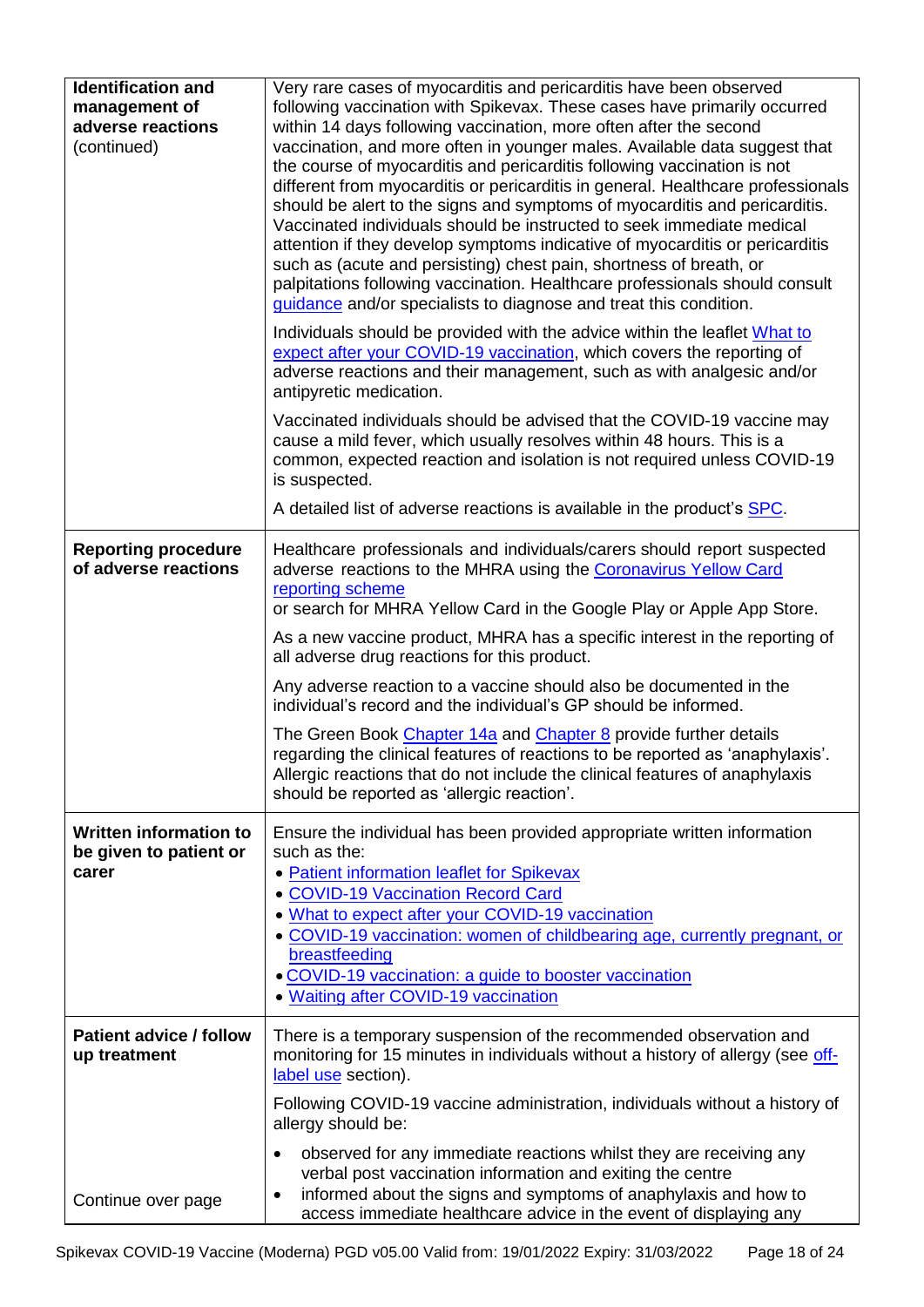| <b>Patient advice / follow</b><br>up treatment               | symptoms (see leaflets What to expect after your COVID-19 vaccination<br>and Waiting after COVID-19 vaccination)                                                                                                                                                                                                                                                                                                                                                                                                                                                                                                                                                                                                                                  |
|--------------------------------------------------------------|---------------------------------------------------------------------------------------------------------------------------------------------------------------------------------------------------------------------------------------------------------------------------------------------------------------------------------------------------------------------------------------------------------------------------------------------------------------------------------------------------------------------------------------------------------------------------------------------------------------------------------------------------------------------------------------------------------------------------------------------------|
| (continued)                                                  | Individuals with a personal history of allergy should be managed in line with<br>Chapter 14a, Table 5 of the Green Book.                                                                                                                                                                                                                                                                                                                                                                                                                                                                                                                                                                                                                          |
|                                                              | Inform the individual/carer of possible side effects and their management.                                                                                                                                                                                                                                                                                                                                                                                                                                                                                                                                                                                                                                                                        |
|                                                              | As fainting can occur following vaccination, all those vaccinated with any of<br>the COVID-19 vaccines should be advised not to drive for 15 minutes after<br>vaccination.                                                                                                                                                                                                                                                                                                                                                                                                                                                                                                                                                                        |
|                                                              | The individual/carer should be advised to seek appropriate advice from a<br>healthcare professional in the event of an adverse reaction. In some<br>settings, for example domiciliary vaccination, this may require a responsible<br>adult to be present for at least 15 minutes after vaccination.                                                                                                                                                                                                                                                                                                                                                                                                                                               |
|                                                              | Vaccinated individuals should be advised to seek immediate medical<br>attention should they experience new onset of chest pain, shortness of<br>breath, palpitations or arrhythmias.                                                                                                                                                                                                                                                                                                                                                                                                                                                                                                                                                              |
|                                                              | Advise the individual/carer that they can report side effects directly via the<br>national reporting system run by the MHRA known as the Coronavirus<br>Yellow Card reporting scheme or search for MHRA Yellow Card in the<br>Google Play or Apple App Store. By reporting side effects, they can help<br>provide more information on the safety of medicines.                                                                                                                                                                                                                                                                                                                                                                                    |
|                                                              | As with all vaccines, immunisation may not result in protection in all<br>individuals. Immunosuppressed individuals should be advised that they may<br>not make a full immune response to the vaccine. Nationally recommended<br>protective measures should still be followed.                                                                                                                                                                                                                                                                                                                                                                                                                                                                    |
|                                                              | When applicable, advise the individual/carer when to return for vaccination<br>or when a subsequent vaccine dose is due.                                                                                                                                                                                                                                                                                                                                                                                                                                                                                                                                                                                                                          |
| <b>Special</b><br>considerations /<br>additional information | Ensure there is immediate access to an anaphylaxis pack including<br>adrenaline (epinephrine) 1 in 1,000 injection and easy access to a telephone<br>at the time of vaccination.                                                                                                                                                                                                                                                                                                                                                                                                                                                                                                                                                                  |
|                                                              | Minor illnesses without fever or systemic upset are not valid reasons to<br>postpone vaccination. If an individual is acutely unwell, vaccination should<br>be postponed until they have fully recovered. This is to avoid confusing the<br>differential diagnosis of any acute illness (including COVID-19) by wrongly<br>attributing any signs or symptoms to the adverse effects of the vaccine.                                                                                                                                                                                                                                                                                                                                               |
|                                                              | <b>Pregnancy</b>                                                                                                                                                                                                                                                                                                                                                                                                                                                                                                                                                                                                                                                                                                                                  |
|                                                              | Vaccination in pregnancy should be offered in accordance with<br>recommendations in Chapter 14a following a discussion of the risks and<br>benefits of vaccination with the woman. Although clinical trials on the use of<br>COVID-19 vaccines during pregnancy are not advanced, the available data<br>do not indicate any harm to pregnancy. There is extensive post-marketing<br>experience of the use of the Pfizer BioNTech and Moderna vaccines in the<br>USA with no safety signals so far. Over 80,000 women now report having<br>been vaccinated whilst pregnant or when they might be pregnant in<br>England. Because of wider experience with mRNA vaccines, these are<br>currently the preferred vaccines to offer to pregnant women. |
|                                                              | Routine questioning about last menstrual period and/or pregnancy testing is<br>not required before offering the vaccine. Women who are planning<br>pregnancy or in the immediate postpartum should be vaccinated with a<br>suitable product for their age and clinical risk group.                                                                                                                                                                                                                                                                                                                                                                                                                                                                |
| Continue over page                                           | If a woman finds out she is pregnant after she has started a course of<br>vaccine, she should complete vaccination at the recommended interval.                                                                                                                                                                                                                                                                                                                                                                                                                                                                                                                                                                                                   |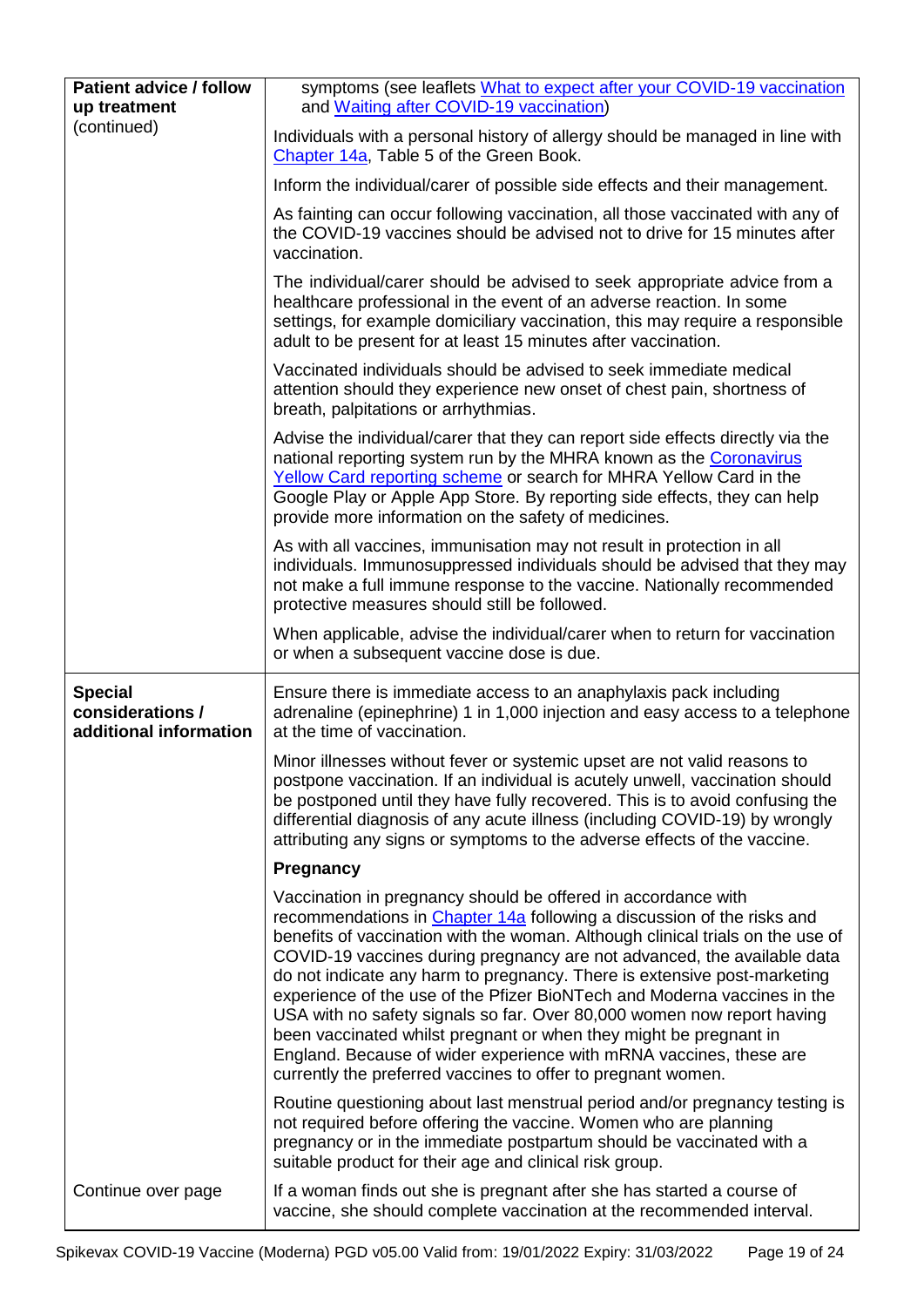<span id="page-19-1"></span><span id="page-19-0"></span>

| <b>Special</b>                                            | <b>Breastfeeding</b>                                                                                                                                                                                                                                                                                                                                                                                                                                                                                                                                                                                                                                                                                                                                                                                                                                                                                                                                                                                                                                                                                                             |
|-----------------------------------------------------------|----------------------------------------------------------------------------------------------------------------------------------------------------------------------------------------------------------------------------------------------------------------------------------------------------------------------------------------------------------------------------------------------------------------------------------------------------------------------------------------------------------------------------------------------------------------------------------------------------------------------------------------------------------------------------------------------------------------------------------------------------------------------------------------------------------------------------------------------------------------------------------------------------------------------------------------------------------------------------------------------------------------------------------------------------------------------------------------------------------------------------------|
| considerations /<br>additional information<br>(continued) | There is no known risk associated with being given a non-live vaccine whilst<br>breastfeeding. JCVI advises that breastfeeding women may be offered any<br>suitable COVID-19 vaccine. Emerging safety data is reassuring: mRNA was<br>not detected in the breast milk of recently vaccinated women and protective<br>antibodies have been detected in breast milk.                                                                                                                                                                                                                                                                                                                                                                                                                                                                                                                                                                                                                                                                                                                                                               |
|                                                           | The developmental and health benefits of breastfeeding are clear and<br>should be discussed with the woman, along with her clinical need for<br>immunisation against COVID-19.                                                                                                                                                                                                                                                                                                                                                                                                                                                                                                                                                                                                                                                                                                                                                                                                                                                                                                                                                   |
|                                                           | <b>Previous incomplete vaccination</b>                                                                                                                                                                                                                                                                                                                                                                                                                                                                                                                                                                                                                                                                                                                                                                                                                                                                                                                                                                                                                                                                                           |
|                                                           | If the course is interrupted or delayed, it should be resumed using the same<br>vaccine but the earlier doses should not be repeated. Evidence suggests<br>that those who receive mixed schedules, including mRNA and adenovirus<br>vectored vaccines make a good immune response, although rates of side<br>effects at the second dose are higher. Accumulating evidence now supports<br>the use of heterologous schedules for primary immunisation, and these are<br>now recognised by the European Medicines Agency (EMA). For individuals<br>who started the schedule and who attend for vaccination where the same<br>vaccine is not available or suitable, or if the first product received is<br>unknown or not available, one dose of the locally available product should<br>be given to complete the primary course. Individuals who experienced<br>severe expected reactions after a first dose of AstraZeneca or Pfizer<br>BioNTech vaccines should be informed about the higher rate of such<br>reactions when they receive a second dose of an alternate vaccine. In these<br>circumstances, this PGD may be used. |
|                                                           | For individuals with a history of thrombosis combined with thrombocytopenia<br>following vaccination with the AstraZeneca COVID-19 vaccine, current<br>evidence would support completion of the course with an mRNA vaccine,<br>provided a period of at least 12 weeks has elapsed since the dose of<br>AstraZeneca vaccine.                                                                                                                                                                                                                                                                                                                                                                                                                                                                                                                                                                                                                                                                                                                                                                                                     |
|                                                           | Individuals with a history of capillary leak syndrome should be carefully<br>counselled about the risks and benefits of vaccination. An alternative<br>vaccine to the AstraZeneca COVID-19 vaccine, such as Spikevax, may be<br>offered to complete a vaccination course.                                                                                                                                                                                                                                                                                                                                                                                                                                                                                                                                                                                                                                                                                                                                                                                                                                                        |
|                                                           | Individuals who are participating in a clinical trial of COVID-19 vaccines who<br>present for vaccination should be referred back to the investigators. Eligible<br>persons who are enrolled in vaccine trials should then be provided with<br>written advice on whether and when they should be safely vaccinated in the<br>routine programme. Advice should also be provided from the trial<br>investigators on whether any individual could receive additional doses for<br>the purposes of vaccine certification. Trial participants who are eligible for<br>boosters should be offered vaccination in line with the general population, at<br>least three months after the dose considered as the final primary dose or the<br>final revaccination (if the latter is required for certification purposes).                                                                                                                                                                                                                                                                                                                  |
|                                                           | Individuals who have been vaccinated abroad are likely to have received an<br>mRNA or vector vaccine based on the spike protein, or an inactivated whole<br>viral vaccine. Specific advice on Vaccination of those who received COVID-<br>19 vaccine overseas is available from the UKHSA.                                                                                                                                                                                                                                                                                                                                                                                                                                                                                                                                                                                                                                                                                                                                                                                                                                       |
|                                                           | Co-administration with other vaccines                                                                                                                                                                                                                                                                                                                                                                                                                                                                                                                                                                                                                                                                                                                                                                                                                                                                                                                                                                                                                                                                                            |
|                                                           | Where individuals in an eligible cohort present having recently received one<br>or more inactivated or live vaccines, COVID-19 vaccination should still be<br>given. The same applies for most other live and inactivated vaccines where                                                                                                                                                                                                                                                                                                                                                                                                                                                                                                                                                                                                                                                                                                                                                                                                                                                                                         |
| Continued over page                                       | COVID-19 vaccination has been received first or where an individual<br>presents requiring two or more vaccines. It is generally better for vaccination                                                                                                                                                                                                                                                                                                                                                                                                                                                                                                                                                                                                                                                                                                                                                                                                                                                                                                                                                                           |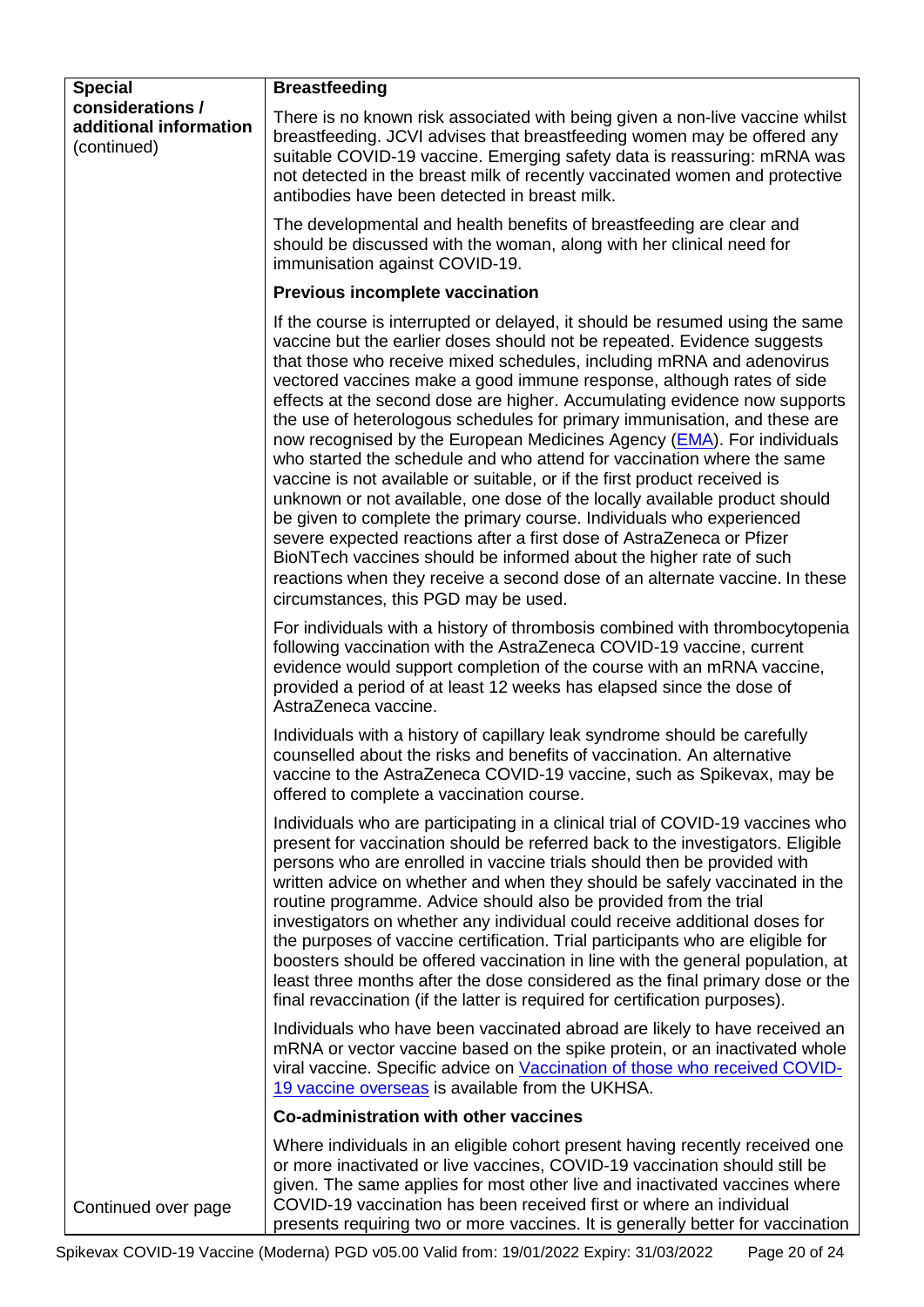<span id="page-20-0"></span>

| <b>Special</b><br>considerations /<br>additional information<br>(continued) | to proceed and it may be provided under this PGD, to avoid any further<br>delay in protection and to avoid the risk of the individual not returning for a<br>later appointment. This includes but is not limited to vaccines commonly<br>administered around the same time or in the same settings (including<br>influenza and pneumococcal polysaccharide vaccine in those aged over 65<br>years, pertussis-containing vaccines and influenza vaccines in pregnancy,<br>and HPV, MenACWY and Td-IPV vaccines. The only exceptions to this are<br>the shingles vaccines, where a seven-day interval should ideally be<br>observed. This is based on the potential for an inflammatory response to<br>COVID-19 vaccine to interfere with the response to the live virus in the older<br>population and because of the potential difficulty of attributing systemic side<br>effects to the newer adjuvanted shingles vaccine.<br>A UK study of co-administration of Pfizer BioNTech mRNA and AstraZeneca<br>COVID-19 vaccines with inactivated influenza vaccines confirmed<br>acceptable immunogenicity and reactogenicity. Where co-administration of<br>COVID-19 vaccine with influenza vaccine does occur, individuals should be<br>informed about the likely timing of potential adverse events relating to each<br>vaccine. If the vaccines are not given together, they can be administered at<br>any interval, although separating the vaccines by a day or two will avoid<br>confusion over systemic side effects. |
|-----------------------------------------------------------------------------|---------------------------------------------------------------------------------------------------------------------------------------------------------------------------------------------------------------------------------------------------------------------------------------------------------------------------------------------------------------------------------------------------------------------------------------------------------------------------------------------------------------------------------------------------------------------------------------------------------------------------------------------------------------------------------------------------------------------------------------------------------------------------------------------------------------------------------------------------------------------------------------------------------------------------------------------------------------------------------------------------------------------------------------------------------------------------------------------------------------------------------------------------------------------------------------------------------------------------------------------------------------------------------------------------------------------------------------------------------------------------------------------------------------------------------------------------------------------------------------------------------------------------|
|                                                                             | Non-responders / immunosuppressed                                                                                                                                                                                                                                                                                                                                                                                                                                                                                                                                                                                                                                                                                                                                                                                                                                                                                                                                                                                                                                                                                                                                                                                                                                                                                                                                                                                                                                                                                         |
|                                                                             | Immunological response may be lower in immunocompromised individuals,<br>but they should still be vaccinated.                                                                                                                                                                                                                                                                                                                                                                                                                                                                                                                                                                                                                                                                                                                                                                                                                                                                                                                                                                                                                                                                                                                                                                                                                                                                                                                                                                                                             |
|                                                                             | JCVI advises that a third primary vaccine dose be offered to individuals who<br>had severe immunosuppression in proximity to their first or second COVID-<br>19 doses in the primary schedule (see 'Box 1: Criteria for a third primary<br>dose of COVID-19 vaccine' in Chapter 14a). Most individuals whose<br>immunosuppression commenced at least two weeks after the second dose<br>of vaccination do not require an additional primary vaccination at this stage.                                                                                                                                                                                                                                                                                                                                                                                                                                                                                                                                                                                                                                                                                                                                                                                                                                                                                                                                                                                                                                                    |
|                                                                             | JCVI has previously advised that the decision on the timing of the third<br>primary dose should be undertaken by the specialist involved in the care of<br>the individual. In general, vaccines administered during periods of minimum<br>immunosuppression (where possible) are more likely to generate better<br>immune responses. However, following the recognition of the Omicron<br>variant, JCVI has now advised that boosters should be offered from three<br>months after the third dose.                                                                                                                                                                                                                                                                                                                                                                                                                                                                                                                                                                                                                                                                                                                                                                                                                                                                                                                                                                                                                        |
|                                                                             | Those who have not yet received their third primary dose may be given their<br>third dose now (8 weeks after the second dose) to avoid further delay.<br>Boosters should be given at a minimum interval of three months from the<br>previous dose in line with the clinical advice on optimal timing.                                                                                                                                                                                                                                                                                                                                                                                                                                                                                                                                                                                                                                                                                                                                                                                                                                                                                                                                                                                                                                                                                                                                                                                                                     |
|                                                                             | Individuals who have received a bone marrow transplant after vaccination<br>should be considered for a re-immunisation programme for all routine<br>vaccinations and for COVID-19 (see Chapter 7 of the Green Book). This is<br>not covered by this PGD and should be provided on a patient specific basis.                                                                                                                                                                                                                                                                                                                                                                                                                                                                                                                                                                                                                                                                                                                                                                                                                                                                                                                                                                                                                                                                                                                                                                                                               |
| <b>Records</b>                                                              | Record:<br>that valid informed consent was given or a decision to vaccinate made<br>in the individual's best interests in accordance with the Mental Capacity<br><b>Act 2005</b><br>name of individual, address, date of birth and GP with whom the<br>$\bullet$<br>individual is registered (or record where an individual is not registered<br>with a GP)<br>name of immuniser<br>name and brand of vaccine<br>date of administration                                                                                                                                                                                                                                                                                                                                                                                                                                                                                                                                                                                                                                                                                                                                                                                                                                                                                                                                                                                                                                                                                   |
| Continued over page                                                         |                                                                                                                                                                                                                                                                                                                                                                                                                                                                                                                                                                                                                                                                                                                                                                                                                                                                                                                                                                                                                                                                                                                                                                                                                                                                                                                                                                                                                                                                                                                           |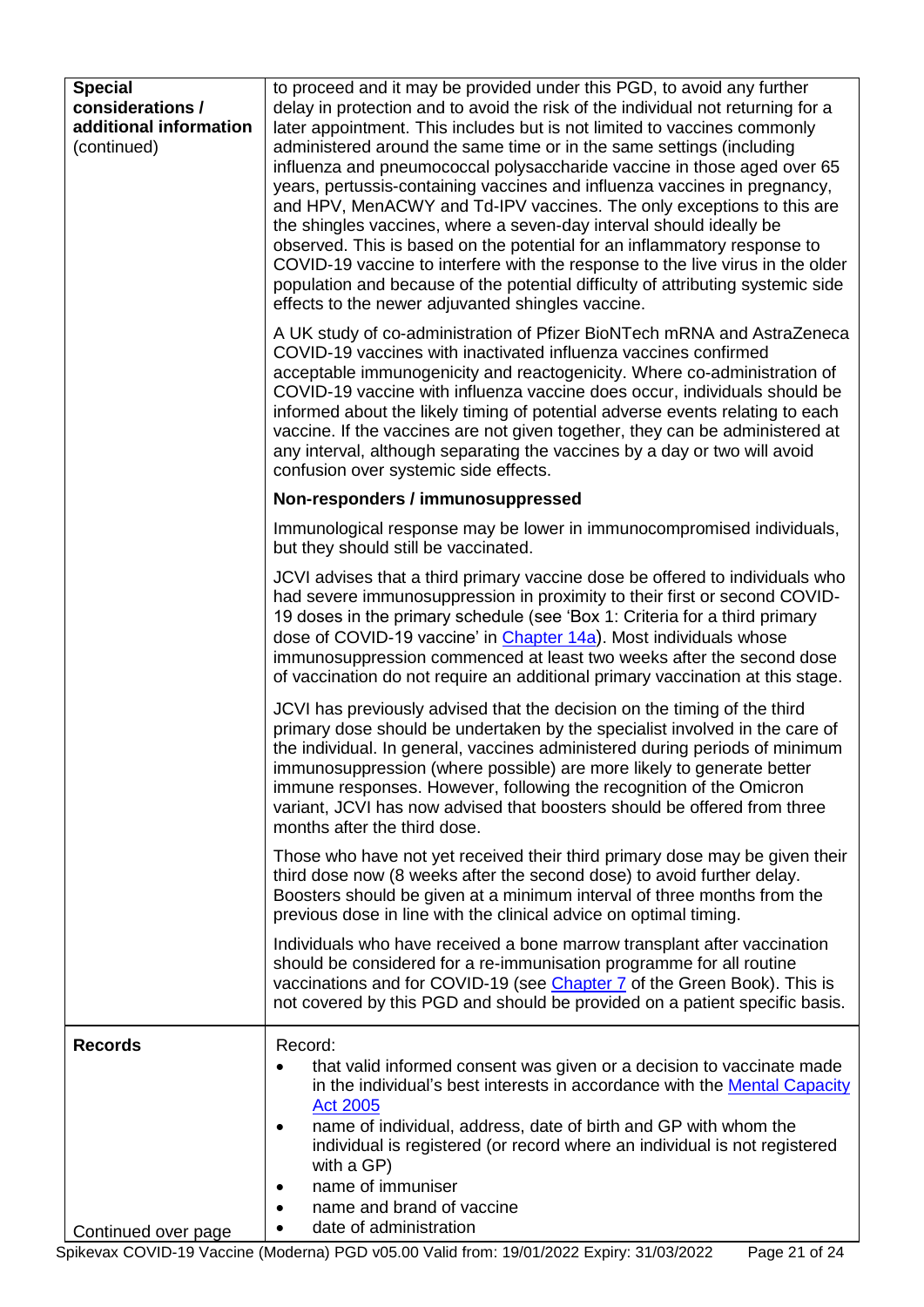| <b>Records</b><br>(continued) | dose, form and route of administration of vaccine<br>quantity administered<br>batch number and expiry date<br>anatomical site of vaccination<br>advice given, including advice given if excluded or declines vaccination<br>details of any adverse drug reactions and actions taken<br>supplied via PGD                               |
|-------------------------------|---------------------------------------------------------------------------------------------------------------------------------------------------------------------------------------------------------------------------------------------------------------------------------------------------------------------------------------|
|                               | All records should be clear, legible and contemporaneous.                                                                                                                                                                                                                                                                             |
|                               | As a variety of COVID-19 vaccines are available, it is especially important<br>that the exact brand of vaccine, batch number and site at which each<br>vaccine is given is accurately recorded in the individual's records.                                                                                                           |
|                               | It is important that vaccinations are recorded in a timely manner on<br>appropriate health care records for the individual. Systems should be in<br>place to ensure this information is returned to the individual's general<br>practice record in a timely manner to allow clinical follow up and to avoid<br>duplicate vaccination. |
|                               | A record of all individuals receiving treatment under this PGD should also be<br>kept for audit purposes.                                                                                                                                                                                                                             |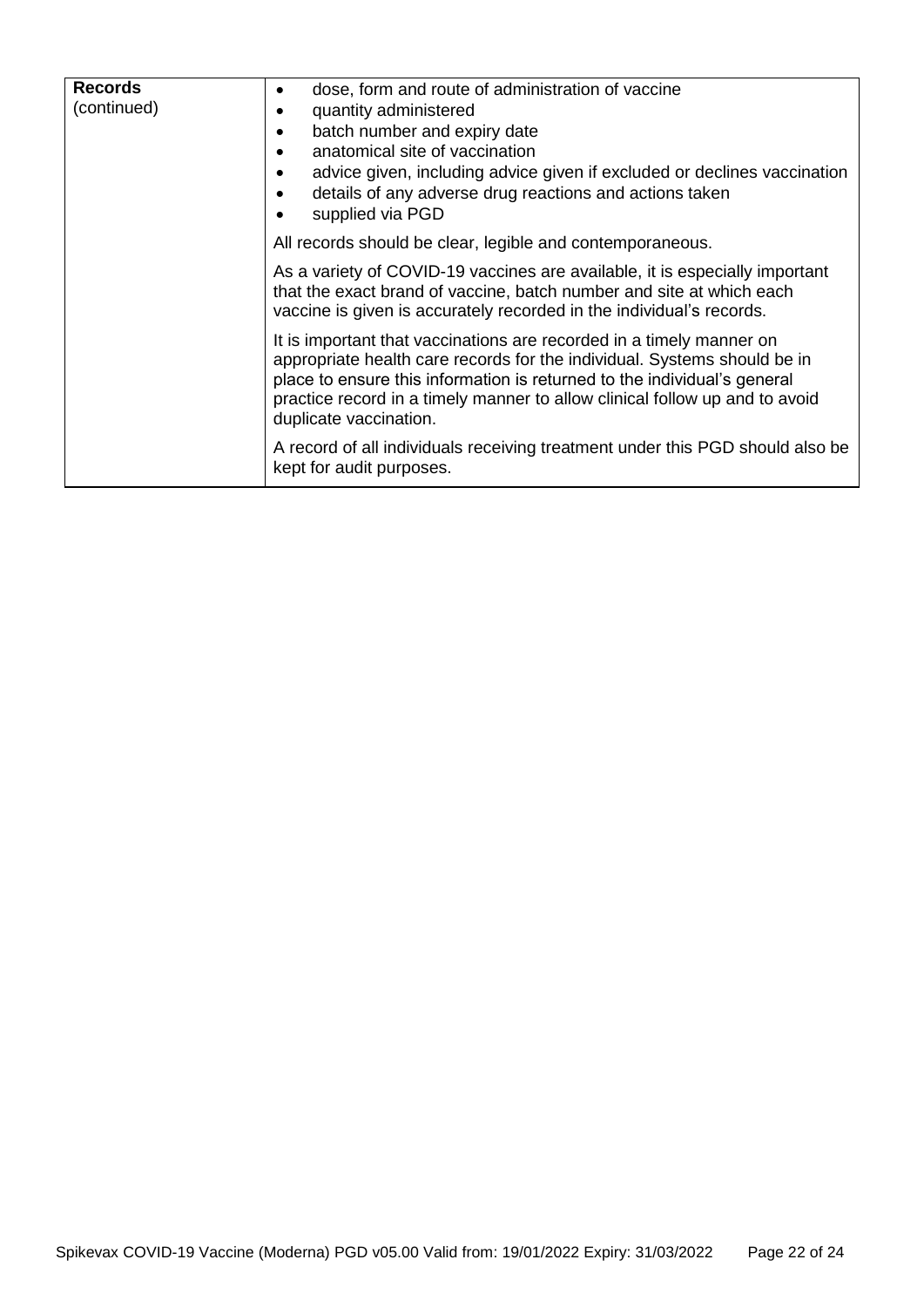# **6. Key references**

| <b>Key references</b> | <b>Spikevax</b>                                                                                                                                                                                                                                                                                          |
|-----------------------|----------------------------------------------------------------------------------------------------------------------------------------------------------------------------------------------------------------------------------------------------------------------------------------------------------|
|                       | Immunisation Against Infectious Disease: The Green Book, Chapter 14a.<br>Updated 12 January 2022.<br>https://www.gov.uk/government/collections/immunisation-against-infectious-<br>disease-the-green-book                                                                                                |
|                       | • UK Chief Medical Officers Report; suspension of the 15 minutes wait for<br>vaccination with mRNA vaccine for COVID-19, 13 December 2021                                                                                                                                                                |
|                       | • COVID-19 vaccination programme. Updated 10 January 2022.<br>https://www.gov.uk/government/collections/covid-19-vaccination-<br>programme                                                                                                                                                               |
|                       | • Training recommendations for COVID-19 vaccinators. Published 4 October<br>2021.<br>https://www.gov.uk/government/publications/covid-19-vaccinator-training-<br>recommendations/training-recommendations-for-covid-19-vaccinators                                                                       |
|                       | • National COVID-19 vaccination e-learning programme<br>https://www.e-lfh.org.uk/programmes/covid-19-vaccination/                                                                                                                                                                                        |
|                       | • COVID-19 vaccinator competency assessment tool. Updated 16 March<br>2021                                                                                                                                                                                                                               |
|                       | https://www.gov.uk/government/publications/covid-19-vaccinator-                                                                                                                                                                                                                                          |
|                       | competency-assessment-tool<br>COVID-19: vaccination programme guidance for healthcare practitioners.                                                                                                                                                                                                     |
|                       | Updated 6 August 2021.<br>https://www.gov.uk/government/publications/covid-19-vaccination-<br>programme-guidance-for-healthcare-practitioners                                                                                                                                                            |
|                       | • Summary of product characteristics and patient information leaflet for<br>Spikevax. Published 24 December 2021.<br>https://www.gov.uk/government/publications/regulatory-approval-of-covid-<br>19-vaccine-moderna                                                                                      |
|                       | <b>General</b>                                                                                                                                                                                                                                                                                           |
|                       | Health Technical Memorandum 07-01: Safe Management of Healthcare<br>Waste. Department of Health 20 March 2013<br>https://www.england.nhs.uk/publication/management-and-disposal-of-<br>healthcare-waste-htm-07-01/<br>NICE Medicines Practice Guideline 2 (MPG2): Patient Group Directions.<br>$\bullet$ |
|                       | Published March 2017. https://www.nice.org.uk/guidance/mpg2                                                                                                                                                                                                                                              |
|                       | NICE MPG2 Patient group directions: competency framework for health<br>$\bullet$<br>professionals using patient group directions. Updated March 2017.<br>https://www.nice.org.uk/guidance/mpg2/resources                                                                                                 |
|                       | Patient Group Directions: who can use them. Medicines and Healthcare<br>$\bullet$<br>products Regulatory Agency. 4 December 2017.<br>https://www.gov.uk/government/publications/patient-group-directions-                                                                                                |
|                       | pgds/patient-group-directions-who-can-use-them                                                                                                                                                                                                                                                           |
|                       | • UK Statutory Instrument 2012 No. 1916, The Human Medicines<br>Regulations 2012 https://www.legislation.gov.uk/uksi/2012/1916/contents                                                                                                                                                                  |
|                       | UK Statutory Instrument 2020 No. 1125, The Human Medicines<br>(Coronavirus and Influenza) (Amendment) Regulations 2020<br>https://www.legislation.gov.uk/uksi/2020/1125/contents/made                                                                                                                    |
|                       | UK Statutory Instrument 2020 No. 1594, The Human Medicines<br>$\bullet$<br>(Coronavirus and Influenza) (Amendment) Regulations 2020<br>https://www.legislation.gov.uk/uksi/2020/1594/regulation/4/made                                                                                                   |